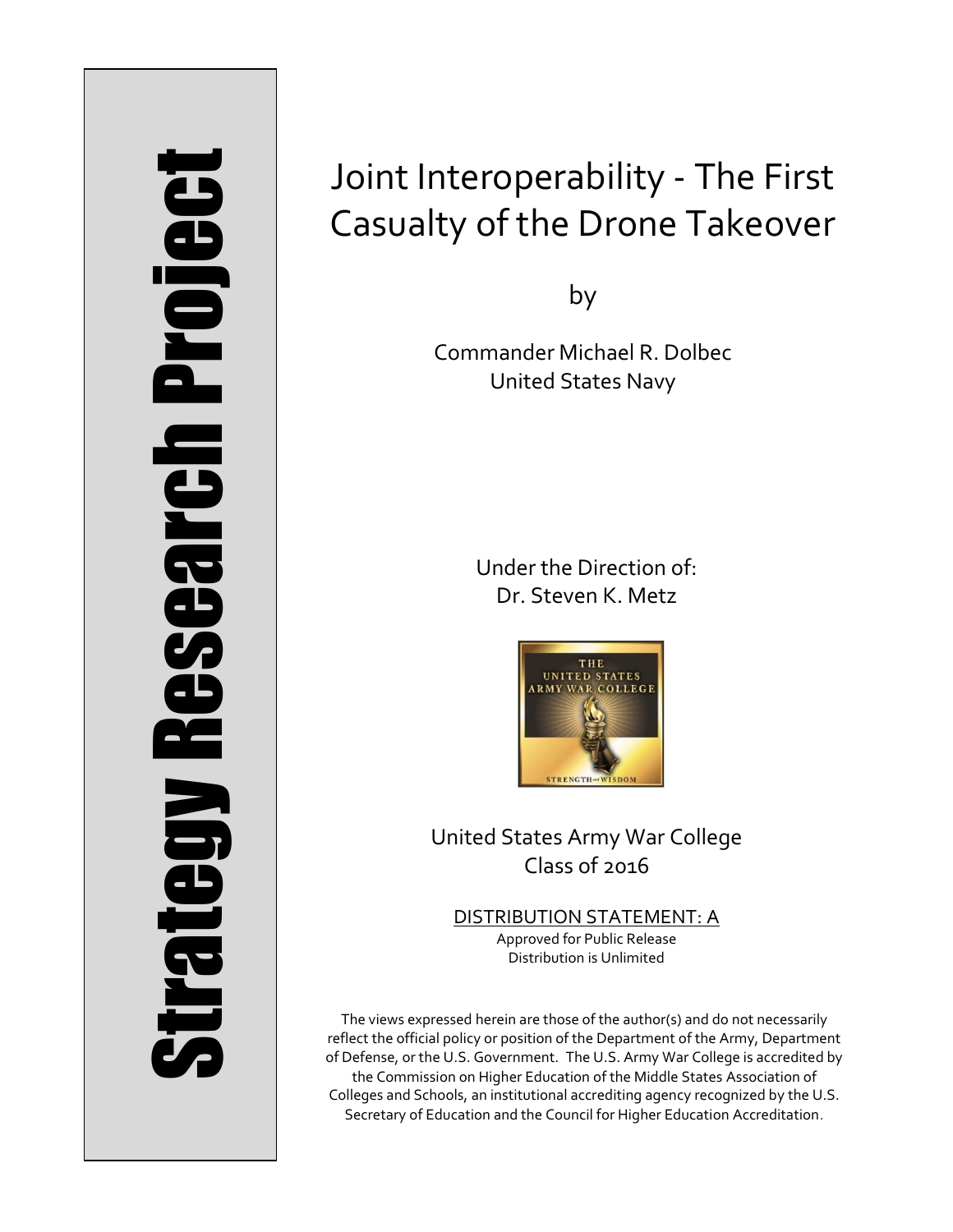|                                                                                                                                                                                                                                                                                                                                                                                                                                                                                                                                                                                                                                                                                                                                                                                                                                                                                                                                                                                                                                                                                                                                                                                                                                                                                                                              | <b>REPORT DOCUMENTATION PAGE</b>                                  |                    | Form Approved--OMB No. 0704-0188                   |                           |                                                         |                                     |  |  |  |  |
|------------------------------------------------------------------------------------------------------------------------------------------------------------------------------------------------------------------------------------------------------------------------------------------------------------------------------------------------------------------------------------------------------------------------------------------------------------------------------------------------------------------------------------------------------------------------------------------------------------------------------------------------------------------------------------------------------------------------------------------------------------------------------------------------------------------------------------------------------------------------------------------------------------------------------------------------------------------------------------------------------------------------------------------------------------------------------------------------------------------------------------------------------------------------------------------------------------------------------------------------------------------------------------------------------------------------------|-------------------------------------------------------------------|--------------------|----------------------------------------------------|---------------------------|---------------------------------------------------------|-------------------------------------|--|--|--|--|
| The public reporting burden for this collection of information is estimated to average 1 hour per response, including the time for reviewing instructions, searching existing data sources, gathering and<br>maintaining the data needed, and completing and reviewing the collection of information. Send comments regarding this burden estimate or any other aspect of this collection of information, including<br>suggestions for reducing the burden, to Department of Defense, Washington Headquarters Services, Directorate for Information Operations and Reports (0704-0188), 1215 Jefferson Davis Highway, Suite<br>1204, Arlington, VA 22202-4302. Respondents should be aware that notwithstanding any other provision of law, no person shall be subject to any penalty for failing to comply with a collection of information<br>if it does not display a currently valid OMB control number. PLEASE DO NOT RETURN YOUR FORM TO THE ABOVE ADDRESS.                                                                                                                                                                                                                                                                                                                                                            |                                                                   |                    |                                                    |                           |                                                         |                                     |  |  |  |  |
|                                                                                                                                                                                                                                                                                                                                                                                                                                                                                                                                                                                                                                                                                                                                                                                                                                                                                                                                                                                                                                                                                                                                                                                                                                                                                                                              | 1. REPORT DATE (DD-MM-YYYY)                                       |                    | 3. DATES COVERED (From - To)                       |                           |                                                         |                                     |  |  |  |  |
| 01-04-2016                                                                                                                                                                                                                                                                                                                                                                                                                                                                                                                                                                                                                                                                                                                                                                                                                                                                                                                                                                                                                                                                                                                                                                                                                                                                                                                   |                                                                   |                    |                                                    |                           |                                                         |                                     |  |  |  |  |
| <b>4. TITLE AND SUBTITLE</b>                                                                                                                                                                                                                                                                                                                                                                                                                                                                                                                                                                                                                                                                                                                                                                                                                                                                                                                                                                                                                                                                                                                                                                                                                                                                                                 |                                                                   |                    |                                                    |                           |                                                         | <b>5a. CONTRACT NUMBER</b>          |  |  |  |  |
|                                                                                                                                                                                                                                                                                                                                                                                                                                                                                                                                                                                                                                                                                                                                                                                                                                                                                                                                                                                                                                                                                                                                                                                                                                                                                                                              | Joint Interoperability - The First Casualty of the Drone Takeover |                    | <b>5b. GRANT NUMBER</b>                            |                           |                                                         |                                     |  |  |  |  |
|                                                                                                                                                                                                                                                                                                                                                                                                                                                                                                                                                                                                                                                                                                                                                                                                                                                                                                                                                                                                                                                                                                                                                                                                                                                                                                                              |                                                                   |                    |                                                    |                           |                                                         |                                     |  |  |  |  |
|                                                                                                                                                                                                                                                                                                                                                                                                                                                                                                                                                                                                                                                                                                                                                                                                                                                                                                                                                                                                                                                                                                                                                                                                                                                                                                                              |                                                                   |                    |                                                    |                           |                                                         | <b>5c. PROGRAM ELEMENT NUMBER</b>   |  |  |  |  |
| 6. AUTHOR(S)                                                                                                                                                                                                                                                                                                                                                                                                                                                                                                                                                                                                                                                                                                                                                                                                                                                                                                                                                                                                                                                                                                                                                                                                                                                                                                                 |                                                                   |                    |                                                    |                           |                                                         | <b>5d. PROJECT NUMBER</b>           |  |  |  |  |
|                                                                                                                                                                                                                                                                                                                                                                                                                                                                                                                                                                                                                                                                                                                                                                                                                                                                                                                                                                                                                                                                                                                                                                                                                                                                                                                              | Commander Michael R. Dolbec                                       |                    | <b>5e. TASK NUMBER</b>                             |                           |                                                         |                                     |  |  |  |  |
| <b>United States Navy</b>                                                                                                                                                                                                                                                                                                                                                                                                                                                                                                                                                                                                                                                                                                                                                                                                                                                                                                                                                                                                                                                                                                                                                                                                                                                                                                    |                                                                   |                    |                                                    |                           |                                                         |                                     |  |  |  |  |
|                                                                                                                                                                                                                                                                                                                                                                                                                                                                                                                                                                                                                                                                                                                                                                                                                                                                                                                                                                                                                                                                                                                                                                                                                                                                                                                              |                                                                   |                    |                                                    |                           |                                                         | <b>5f. WORK UNIT NUMBER</b>         |  |  |  |  |
| Dr. Steven K. Metz                                                                                                                                                                                                                                                                                                                                                                                                                                                                                                                                                                                                                                                                                                                                                                                                                                                                                                                                                                                                                                                                                                                                                                                                                                                                                                           | 7. PERFORMING ORGANIZATION NAME(S) AND ADDRESS(ES)                |                    | 8. PERFORMING ORGANIZATION<br><b>REPORT NUMBER</b> |                           |                                                         |                                     |  |  |  |  |
|                                                                                                                                                                                                                                                                                                                                                                                                                                                                                                                                                                                                                                                                                                                                                                                                                                                                                                                                                                                                                                                                                                                                                                                                                                                                                                                              | 9. SPONSORING/MONITORING AGENCY NAME(S) AND ADDRESS(ES)           |                    |                                                    |                           |                                                         | 10. SPONSOR/MONITOR'S ACRONYM(S)    |  |  |  |  |
|                                                                                                                                                                                                                                                                                                                                                                                                                                                                                                                                                                                                                                                                                                                                                                                                                                                                                                                                                                                                                                                                                                                                                                                                                                                                                                                              | U.S. Army War College, 122 Forbes Avenue, Carlisle, PA 17013      |                    |                                                    |                           | <b>11. SPONSOR/MONITOR'S REPORT</b><br><b>NUMBER(S)</b> |                                     |  |  |  |  |
| Distribution A: Approved for Public Release. Distribution is Unlimited.<br>Please consider submitting to DTIC for worldwide availability? YES: $\boxtimes$ or NO: $\square$<br>(student check one)<br>Project Adviser recommends DTIC submission?<br>YES: $\Box$ or NO: $\Box$<br>(PA check one)                                                                                                                                                                                                                                                                                                                                                                                                                                                                                                                                                                                                                                                                                                                                                                                                                                                                                                                                                                                                                             |                                                                   |                    |                                                    |                           |                                                         |                                     |  |  |  |  |
| <b>13. SUPPLEMENTARY NOTES</b><br>Word Count: 5,803                                                                                                                                                                                                                                                                                                                                                                                                                                                                                                                                                                                                                                                                                                                                                                                                                                                                                                                                                                                                                                                                                                                                                                                                                                                                          |                                                                   |                    |                                                    |                           |                                                         |                                     |  |  |  |  |
| <b>14. ABSTRACT</b><br>Over the past three decades, the Department of Defense (DOD) has developed and fielded a fleet of<br>unmanned drones without a Joint coordinated strategy. Contrary to service interoperability encouraged by<br>the Goldwater-Nichols Act, the military deferred unifying drone programs and development in 1988. This<br>has resulted in years of wasteful duplication and a drone fleet in which interoperability is an afterthought.<br>Conflicts in Iraq and Afghanistan created significant demand for drone capabilities, and nearly<br>unconstrained military budgets fueled service-specific drone development. Drones are the largest growth<br>market in the aerospace industry, and the DOD is predicted to spend \$93 billion on them in the next<br>decade. Attempting to coordinate service-specific drone development, the DOD has published many<br>unmanned vehicle roadmaps and established several advisory task forces. However, without a truly Joint<br>strategy to consolidate efforts and resources, as well as an organization with the authority to enforce it,<br>little change has occurred. The wasted effort and resources of service-specific drone capability<br>development weakens the U.S. military and is not sustainable in a fiscally constrained environment. |                                                                   |                    |                                                    |                           |                                                         |                                     |  |  |  |  |
| <b>15. SUBJECT TERMS</b><br>Unmanned Aerial Systems (UAS), Unmanned Aerial Vehicles (UAV), Goldwater-Nichols Act                                                                                                                                                                                                                                                                                                                                                                                                                                                                                                                                                                                                                                                                                                                                                                                                                                                                                                                                                                                                                                                                                                                                                                                                             |                                                                   |                    |                                                    |                           |                                                         |                                     |  |  |  |  |
|                                                                                                                                                                                                                                                                                                                                                                                                                                                                                                                                                                                                                                                                                                                                                                                                                                                                                                                                                                                                                                                                                                                                                                                                                                                                                                                              |                                                                   |                    |                                                    |                           |                                                         |                                     |  |  |  |  |
|                                                                                                                                                                                                                                                                                                                                                                                                                                                                                                                                                                                                                                                                                                                                                                                                                                                                                                                                                                                                                                                                                                                                                                                                                                                                                                                              | 16. SECURITY CLASSIFICATION OF:                                   |                    | 17. LIMITATION<br>OF ABSTRACT                      | 18. NUMBER OF PAGES<br>29 |                                                         | 19a. NAME OF RESPONSIBLE PERSON     |  |  |  |  |
| a. REPORT<br>UU                                                                                                                                                                                                                                                                                                                                                                                                                                                                                                                                                                                                                                                                                                                                                                                                                                                                                                                                                                                                                                                                                                                                                                                                                                                                                                              | <b>b. ABSTRACT</b><br>UU                                          | c. THIS PAGE<br>UU | UU                                                 |                           |                                                         | 19b. TELEPHONE NUMBER (w/area code) |  |  |  |  |

**Standard Form 298** (Rev. 8/98), Prescribed by ANSI Std. Z39.18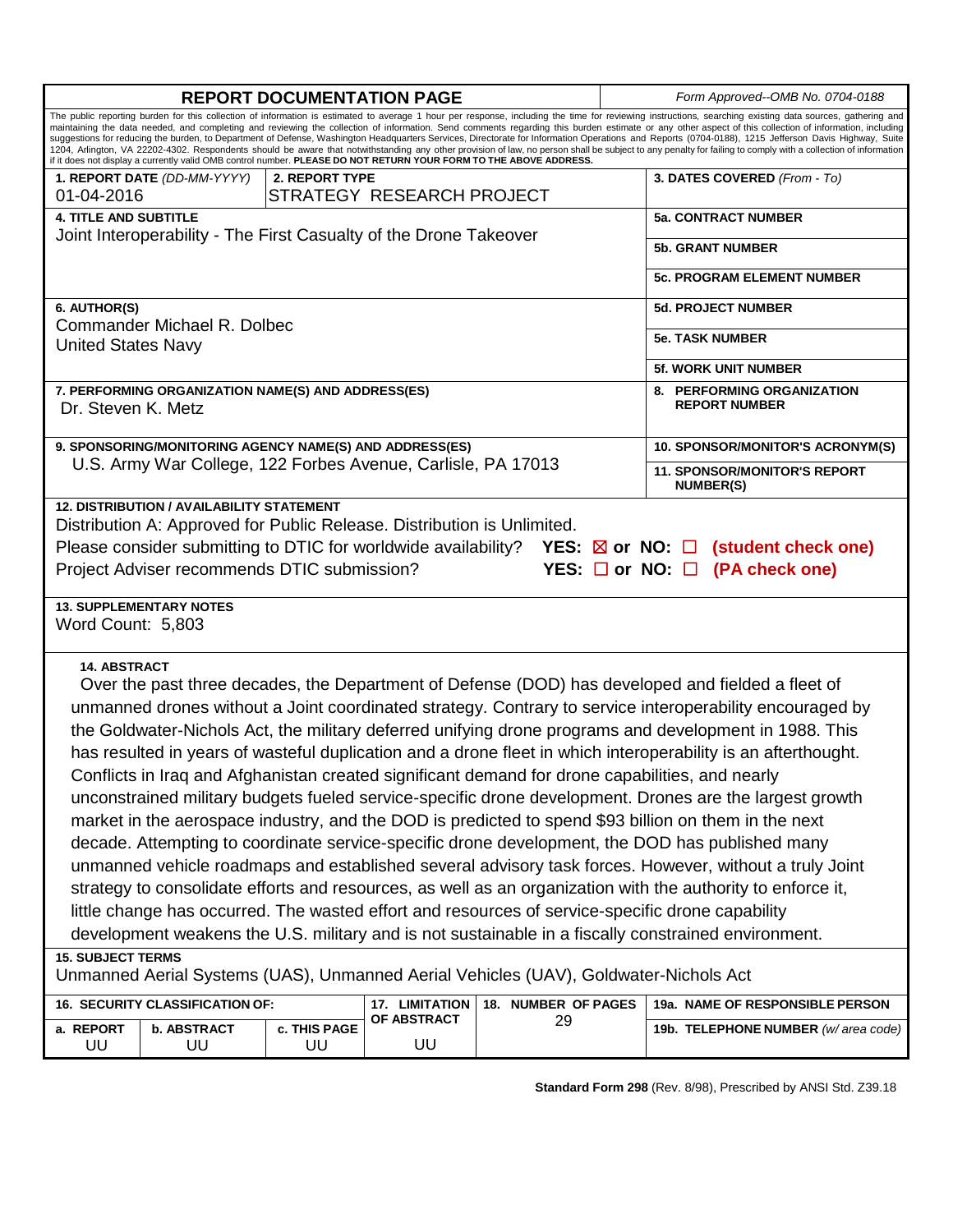## Joint Interoperability - The First Casualty of the Drone Takeover (5,803 words)

### **Abstract**

Over the past three decades, the Department of Defense (DOD) has developed and fielded a fleet of unmanned drones without a Joint coordinated strategy. Contrary to service interoperability encouraged by the Goldwater-Nichols Act, the military deferred unifying drone programs and development in 1988. This has resulted in years of wasteful duplication and a drone fleet in which interoperability is an afterthought. Conflicts in Iraq and Afghanistan created significant demand for drone capabilities, and nearly unconstrained military budgets fueled service-specific drone development. Drones are the largest growth market in the aerospace industry, and the DOD is predicted to spend \$93 billion on them in the next decade. Attempting to coordinate service-specific drone development, the DOD has published many unmanned vehicle roadmaps and established several advisory task forces. However, without a truly Joint strategy to consolidate efforts and resources, as well as an organization with the authority to enforce it, little change has occurred. The wasted effort and resources of service-specific drone capability development weakens the U.S. military and is not sustainable in a fiscally constrained environment.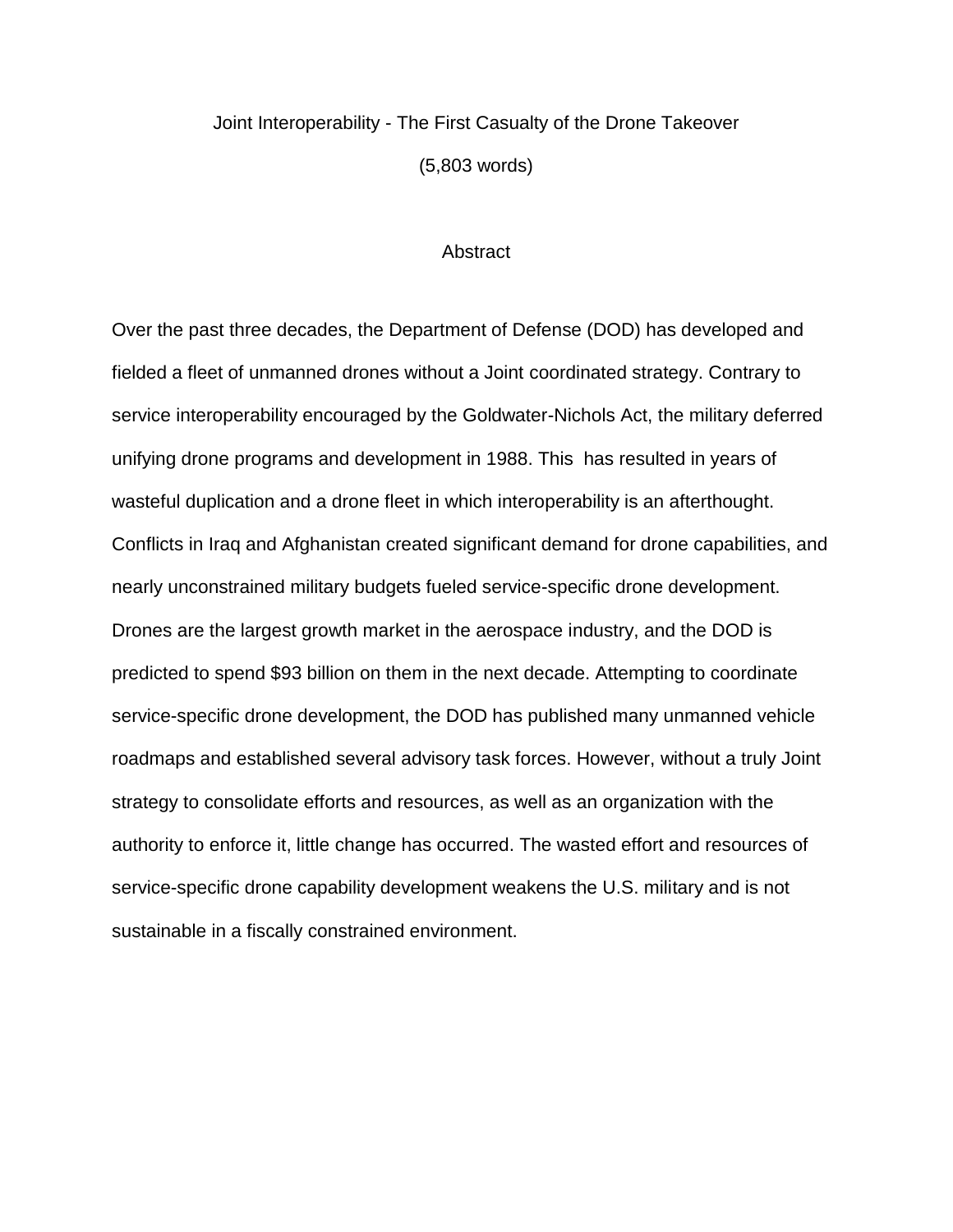### **Joint Interoperability - The First Casualty of the Drone Takeover**

…without resource constraints, strategy would be unnecessary. Limited resources thus create the need for strategy, and as resources become more constrained, strategy becomes more important.

-Todd Harrison, Defense Strategist<sup>1</sup>

Throughout history, the development of weapons has been driven by the goal of striking the enemy while remaining at a safe distance. Unmanned drones are thus a predictable step in the evolution of warfare. Without a comprehensive joint strategy, the U.S. development of drones has impaired joint interoperability. Fueled by nearly unlimited budgets, our armed forces have acquired a large fleet of drones during the conflicts in Iraq and Afghanistan. Combatant commanders on the battlefield requested urgent and haphazard unmanned capabilities, and the industrial complex quickly complied. The resulting drone fleet was developed and fielded without a coordinated joint strategy. Additionally, pressure from individual services and industry to maintain separate service-specific lines of effort, resulting in costly duplication, has hindered efforts to craft a joint strategy. As the conflicts in Iraq and Afghanistan are drawing down, the Department of Defense (DOD) is now in a position to look back at the last three decades to consider lessons to be learned, to assess the current service-specific policies, and to develop a viable Joint Unmanned Aerial Systems (UAS) strategy. A joint strategy, in accord with the Goldwater-Nichols Act, will enable our military to maintain and enhance its unmanned capabilities during the emerging era of fiscal austerity.

The Goldwater-Nichols Reorganization Act of 1986 realigned the Defense Department under increasing organizational and fiscal pressure to improve its management and administration. Several key provisions of the Act increased attention to the formulation of strategy and directed joint interoperability to enhance the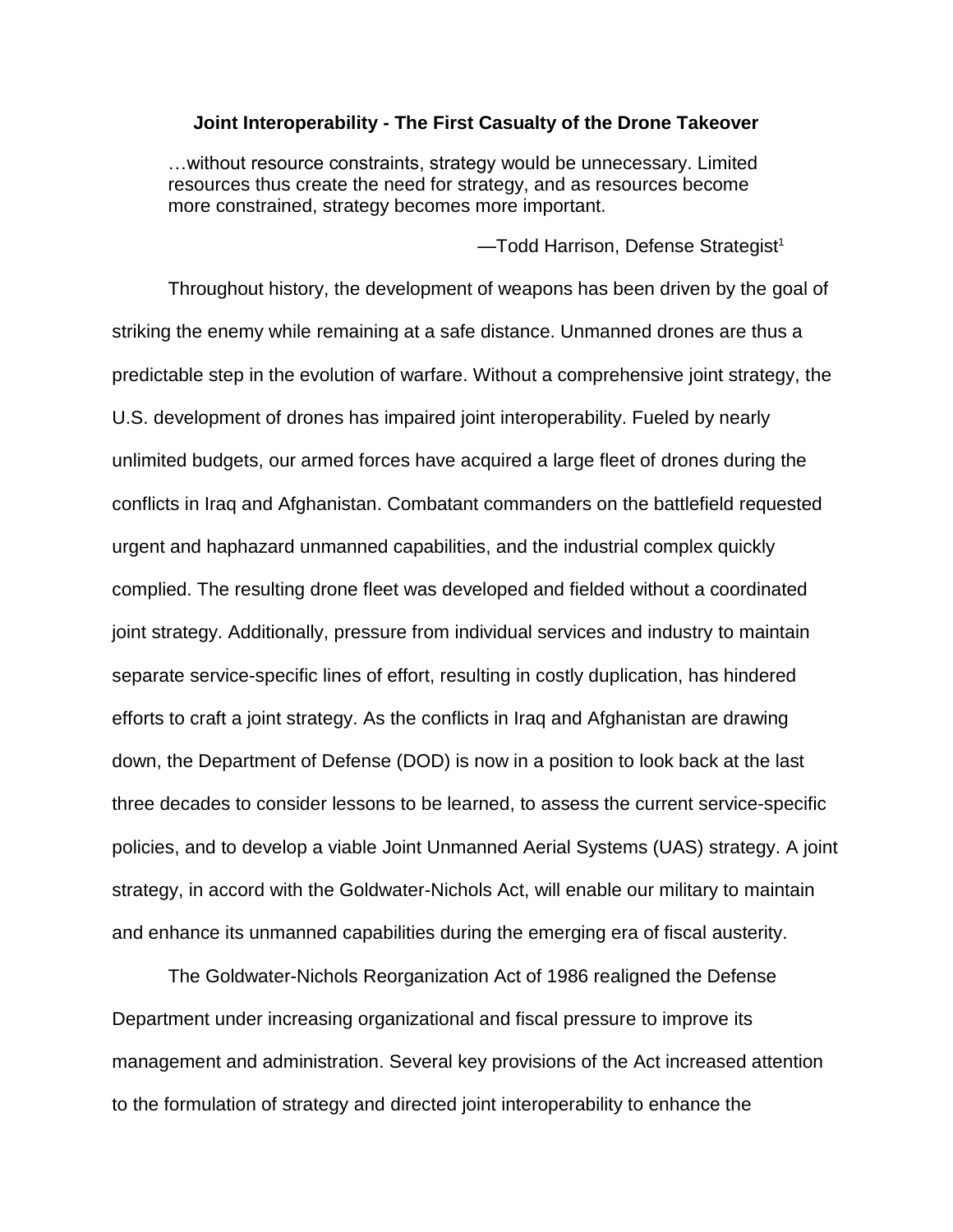effectiveness of military operations. The Act also directed more efficient uses of resources, improved acquisition processes, and focused on providing capabilities to the combatant commanders through a joint system. 2

The Defense Department defines unmanned aerial systems as powered aircraft that do not carry a human operator; they are also referred to as drones and unmanned aerial vehicles (UAVs). The vehicles can be land-, air-, or ship-launched; they use aerodynamic forces to provide lift; they can be autonomously or remotely piloted; they may be expendable or recoverable; and they can carry lethal or non-lethal payloads. The entire system consists of the aerial vehicle, a flight control station, information retrieval or processing stations, and sometimes platforms required for launch and recovery. In addition, the system requires adequate intra- or inter-theatre communications capabilities to enable operators to maintain control of some vehicles and to enable the drones to transmit information obtained by onboard sensors to a commander and other users.<sup>3</sup>

Because drones arrived so swiftly on the battlefield, their acquisition has not been supported by doctrine or well-crafted strategy. Though development of unmanned systems continues across all domains, the development of ground and maritime systems has not been nearly as rapid as the development of aerial systems. Many issues discussed and conclusions in this paper may apply to future coordination in developing capability within those domains – specifically to maximizing coordination between the Army and Marines for unmanned ground systems, as well as the Navy and Coast Guard for unmanned maritime systems.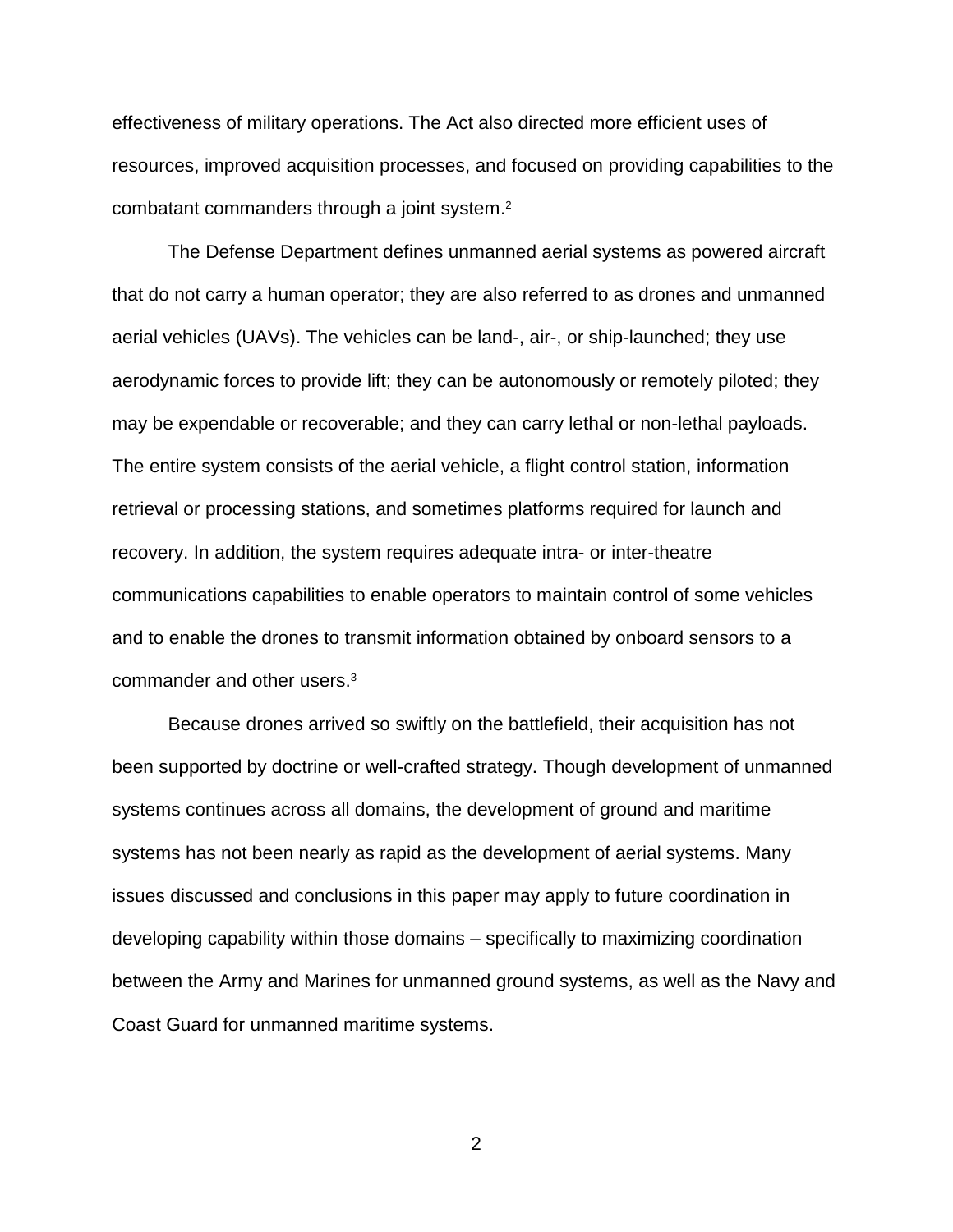Because the evolution of unmanned systems has outpaced the development and implementation of strategic concepts, short-term, service-specific strategies have been designed to exploit drone capabilities. The urgent, need-based procurement during the Iraq and Afghanistan conflicts shortened timelines. In fact, some systems were sent directly from the factory floors to the battlefield to meet immediate operational requirements. Individual services often designed and procured nearly identical platforms with similar capabilities. Supporting service-specific procurement were conflict-fueled large defense budgets augmented by Overseas Contingency Operations (OCO) funds. The combination of conflict-driven demand and seemingly unlimited funding fueled the explosion of UAS onto the battlefield. As early as 2006, Representative Weldon (R-PA) lamented at a Congressional hearing, "There are so many unmanned aerial systems in various development programs in each of the services and various agencies within the services that I am confident in saying that all of us here could not collectively name them all. I don't think that this is the way that we should go about our business."<sup>4</sup> The rapid emergence of UAS into all services has outpaced strategic planning. The Defense Department is still trying to recover.

### Wasteful Spending Through Uncoordinated Duplication

Responding to fiscal pressures, the Goldwater-Nichols Act was designed to improve interoperability and efficient use of defense resources by reducing wasteful spending, especially for redundant equipment. As of July 2013, nearly 11,000 drones were included in the U.S. military inventory, and that number was expected to increase in the near future.<sup>5</sup> Nearly all of these unmanned systems were designed to perform intelligence, surveillance, and reconnaissance missions. While there are many differences among the individual vehicles' they all have similar capabilities. In the Fiscal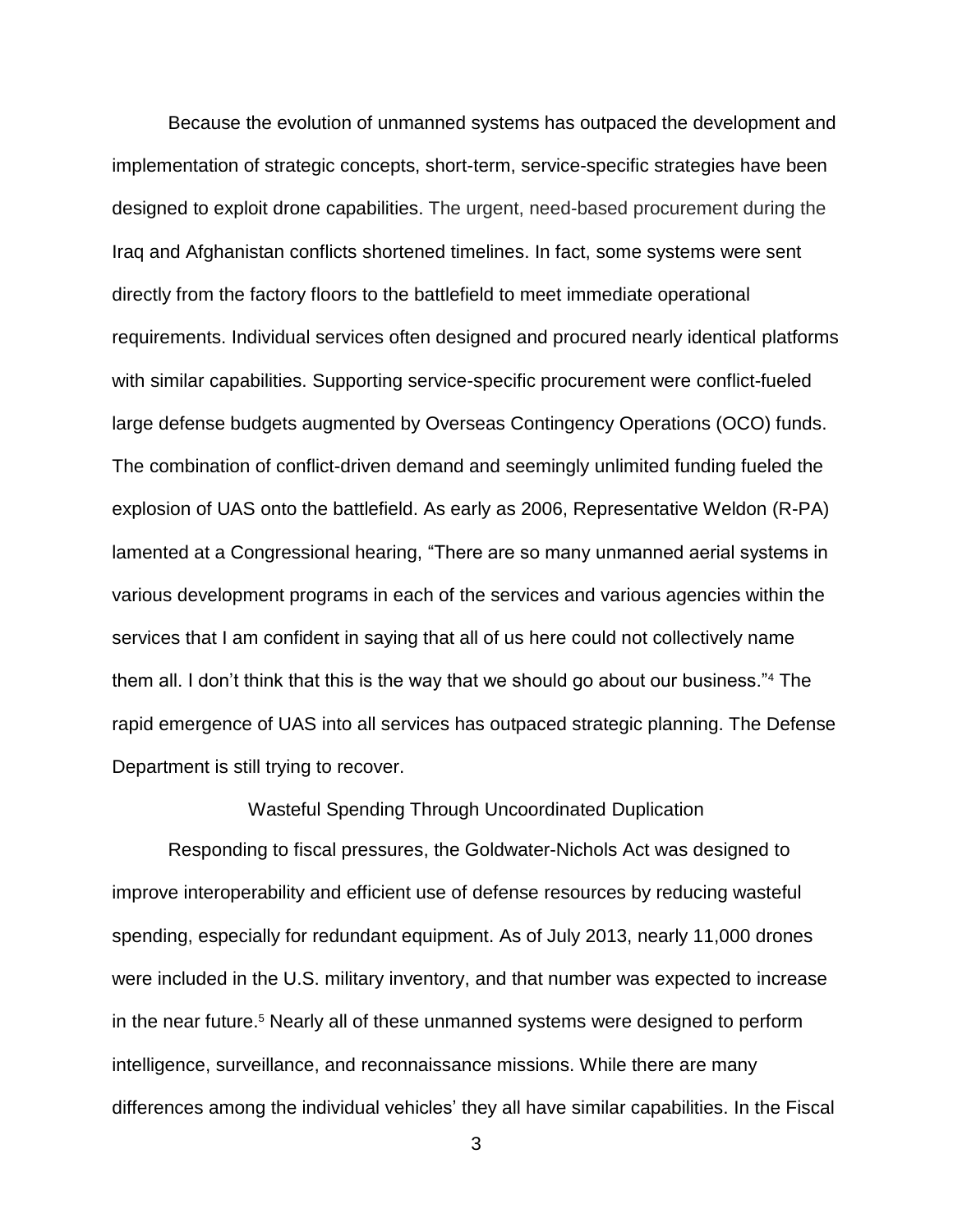Year (FY) 2016 budget, the Pentagon is expected to spend over \$7 billion on the research, development, and procurement of various unmanned systems; that expenditure is expected to increase to over \$12 billion in FY 2025. 6



Figure 1. Inventory of DOD Unmanned Aerial Systems<sup>7</sup>

In the FY 2016 budget, service-specific unmanned system requests reveal areas of duplication. The Air Force is buying 29 General Atomics Reaper drones for \$821 million, while also dedicating \$82.5 million of OCO funds to modify these new aircraft – specifically \$69 million to increase the drones' range.<sup>8</sup> Likewise, the Army is spending \$383 million for 17 General Atomics Gray Eagle drones, two of which are being purchased with OCO funds. <sup>9</sup> General Atomics builds both unmanned systems for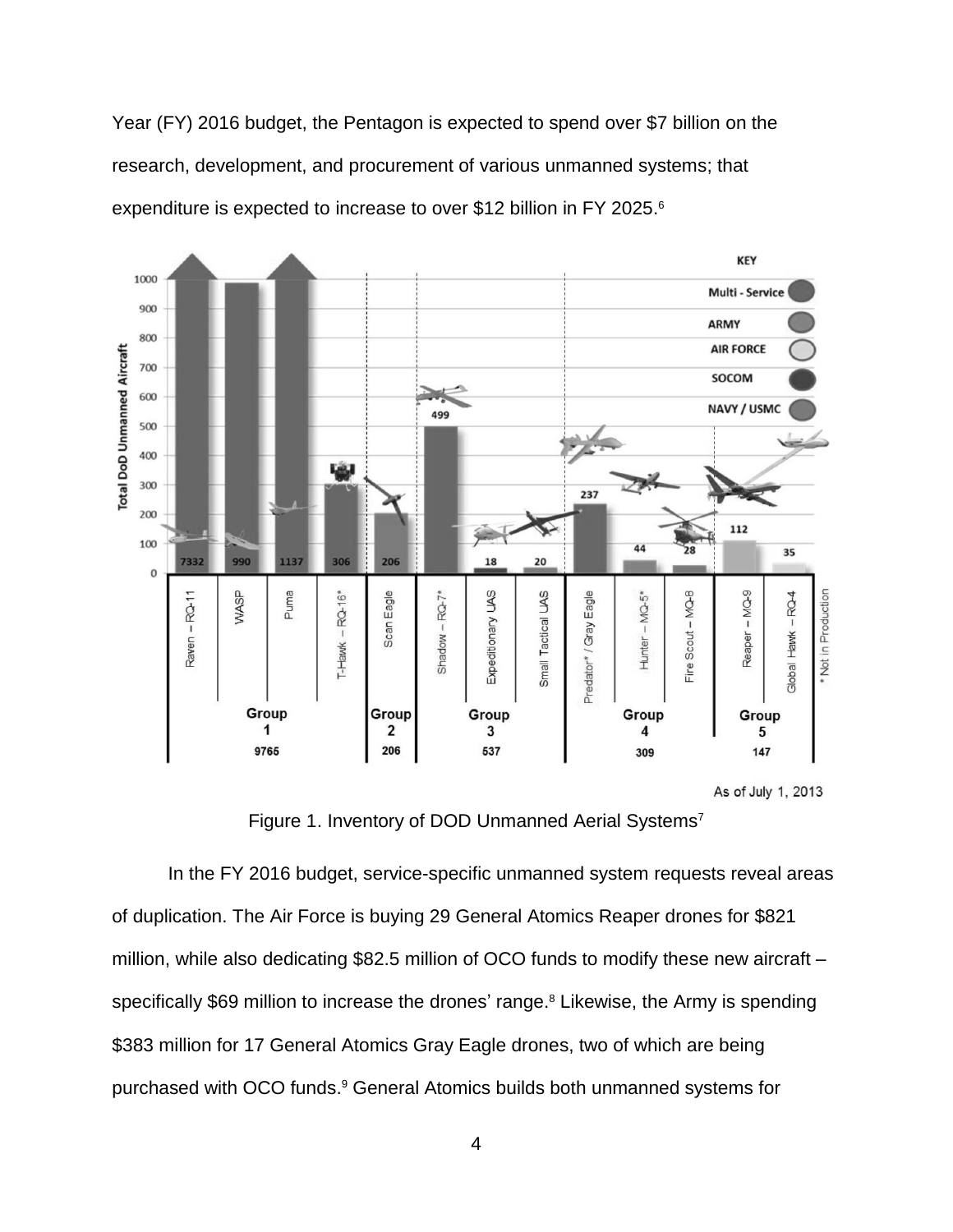identical purposes: armed intelligence, surveillance, and reconnaissance missions. They have nearly identical endurance capabilities, and both are armed with four Hellfire missiles. However, the Air Force Reapers can carry additional weapons. <sup>10</sup> These similar drones have different logistical requirements; they are powered by different engines; they are supported by different ground stations; and they carry different sensor payloads. However, Raytheon builds the sensor and targeting payloads for both drones, which are similar in capability, though acquired through separate programs. The services have generally been reluctant to adopt common mission management systems or other interoperability approaches with similar unmanned systems. Instead, each service has tended to initiate its own development programs, specifically tailored to its own requirements, rather than accepting an existing capability from another service.<sup>11</sup>

Additionally, the Navy is purchasing three Triton unmanned vehicles for nearly \$549 million, which is built on the Air Force's Global Hawk platform.<sup>12</sup> Although Triton was developed from the Global Hawk and although Northrop Grumman builds both, the Navy and Air Force invested in different levels of research and development for the original platform, sometimes addressing the same issues. This Fiscal Year, the Air Force is delaying purchase of additional Global Hawks, opting instead to invest over \$208 million in additional research and development to resolve airframe reliability issues, one of which is development and testing of an ice protection system.<sup>13</sup> Yet, the Navy has already invested in developing an anti/de-icing capability for the Triton vehicle. <sup>14</sup> Congress has justifiably questioned Defense Department's wasteful duplication in acquiring different drones with similar performance capabilities. Further, the Triton/Global Hawk example shows that, without a joint unified strategy, the armed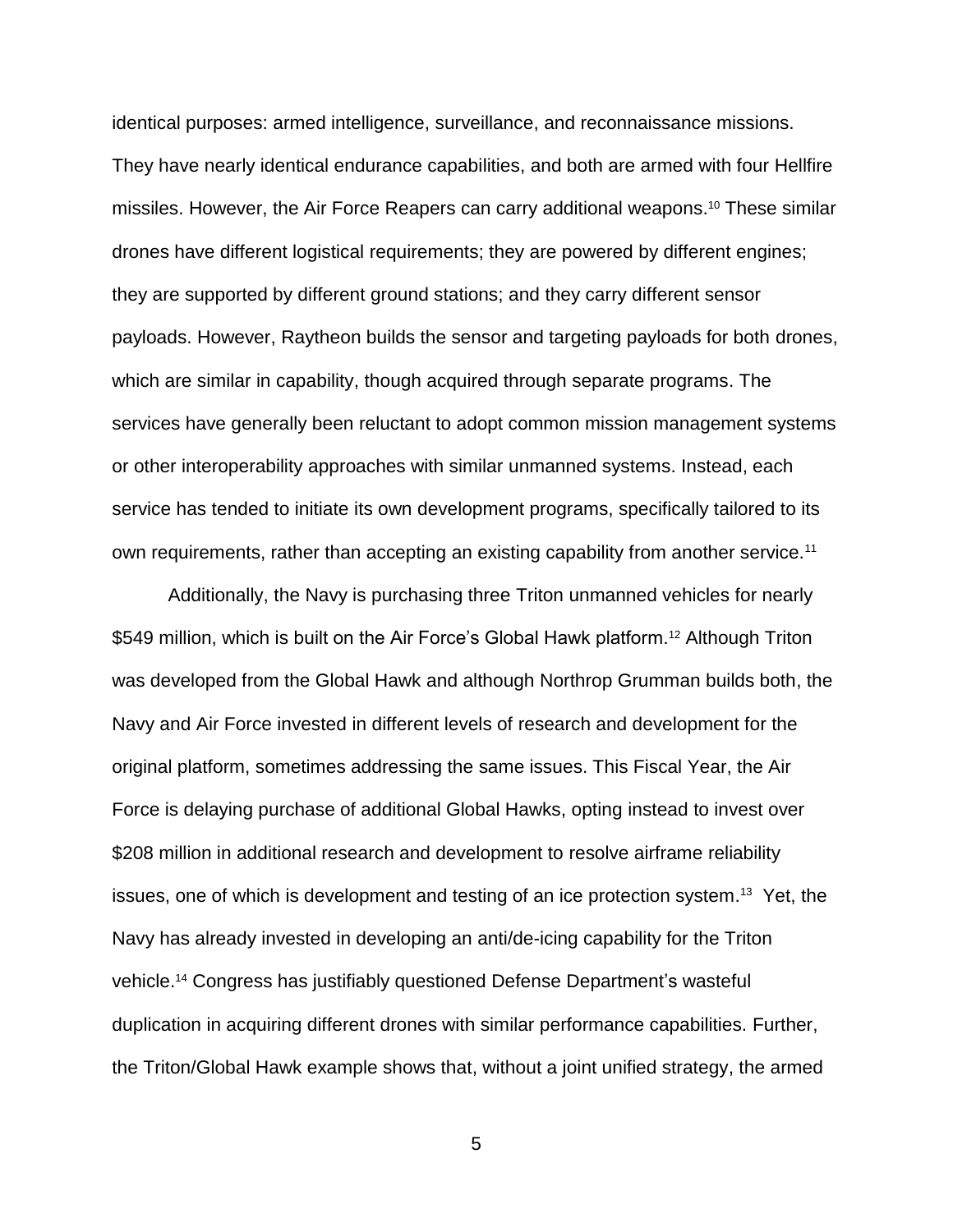services will wastefully duplicate acquisitions even when they use the same platform. Eliminating this unnecessary duplication through a comprehensive joint strategy would generate savings not only in defense resources but also in research and development efforts.

A comprehensive joint strategy would also facilitate consolidation of drone inventories, which would save much more than removing wasteful duplication in research, development, and procurement. Consolidation would generate cost savings efforts in training programs; it would facilitate all services' reliance on consolidated joint training facilities. Additionally, training and qualifying the personnel from any service to operate a consolidated joint inventory would provide flexible joint service manning of the fleet. Consolidated inventories would also produce significant financial savings in maintenance and logistics lines. Utilizing repair parts across the services would increase efficiency and optimize operational readiness.

|                                      | Service        | Wing<br>Span (ft) | Length<br>(f <sup>t</sup> ) | Altitude<br>(f <sup>t</sup> ) | Endurance<br>(hrs) | Weapons                                                    | Engine                                    |
|--------------------------------------|----------------|-------------------|-----------------------------|-------------------------------|--------------------|------------------------------------------------------------|-------------------------------------------|
| Textron<br>Shadow                    | Army<br>Marine | 20.4              | 11.3                        | 15,000                        | $6-9$              |                                                            | Wankel UAV<br>Engine 741                  |
| <b>Boeing</b><br><b>Blackjack</b>    | Navy<br>Marine | 16                | 8.2                         | 19,500                        | 16                 |                                                            | <b>EFI Piston</b><br>Engine               |
| Northrop Grumman<br>Hunter           | Army           | 34.25             | 23                          | 18,000                        | 21                 |                                                            | NWUAV heavy-<br>fuel turboprop            |
| <b>General Atomics</b><br>Predator   | Air<br>Force   | 48.7              | 27                          | 25,000                        | 35                 | 3 Hellfire missiles                                        | <b>Modified Rotax</b><br>914 turboprop    |
| <b>General Atomics</b><br>Grey Eagle | Army           | 56                | 28                          | 25,000                        | 27                 | 4 Hellfire missiles                                        | Thielert heavy-<br>fuel turboprop         |
| <b>General Atomics</b><br>Reaper     | Air<br>Force   | 66                | 36                          | 50.000                        | 27                 | 4 Hellfire missiles or<br>laser-guided bombs / JDAM        | Honeywell<br>TPE331-10<br>turboprop       |
| Northrop Grumman<br>Triton           | Navy           | 130.9             | 47.6                        | 56,500                        | 24                 | 3,200 lb payload (internal)<br>2,400 lb payload (external) | Rolls Royce<br>AE3007H<br>turbofan        |
| Northrop Grumman<br>Global Hawk      | Air<br>Force   | 130.9             | 47.6                        | 60.000                        | $32+$              | 3,000 lb payload                                           | <b>Rolls Royce</b><br>AE3007H<br>turbofan |

Table 1. Selected Unmanned Aerial System Comparison<sup>15</sup>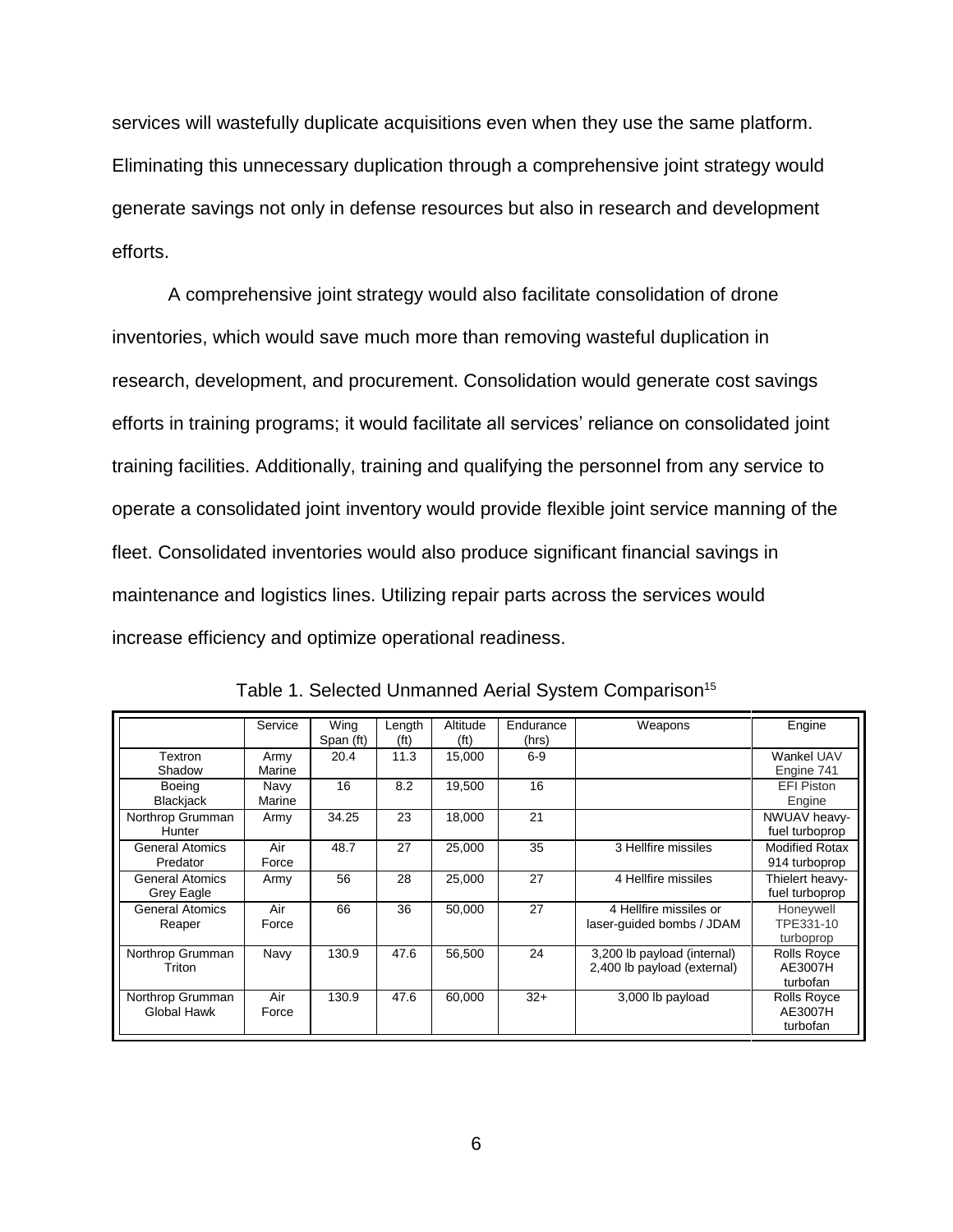The question must be asked: how has the U.S. military operating in a Joint environment under the Goldwater-Nichols Act allowed an inter-service rift to develop around the common unmanned system capability. The answer reveals the key issues that need to be resolved before the U.S. military can convert the current array of unmanned systems into a synchronized interoperable asset. To improve effectiveness, Goldwater-Nichols requires the Joint Chief of Staff to report to the Secretary of Defense evaluations of unnecessary duplications of effort among the armed services.<sup>16</sup> As previously discussed, one contributing factor was that combatant commanders' demands for unmanned system capabilities far exceeded the supply. Additionally, the abundant defense funds during decades of conflict enabled, perhaps encouraged, individual services to procure service-specific drones. The ensuing rapid evolution of capabilities outpaced the development and implementation of strategic concepts. Without a synchronized strategy, the U.S. military was unprepared for this great demand. Until a strategic unmanned systems plan is developed, current inter-service acquisitions will continue.

### Costliness of Deferring Joint Opportunities

In 1986, the Goldwater-Nichols Act implemented improvements in the efficient uses of defense resources by focusing on providing capabilities to the combatant commanders through joint acquisition processes. Also during the 1986 budget proceedings, the Senate Appropriations Committee noted that the military services had launched too many drone programs, so it encouraged the Defense Department to strive to identify commonalities in its programs. However, no progress towards commonality occurred over the next two years. Therefore, in 1988 the House and Senate Armed Services Committee and the Senate Appropriations Committee again called into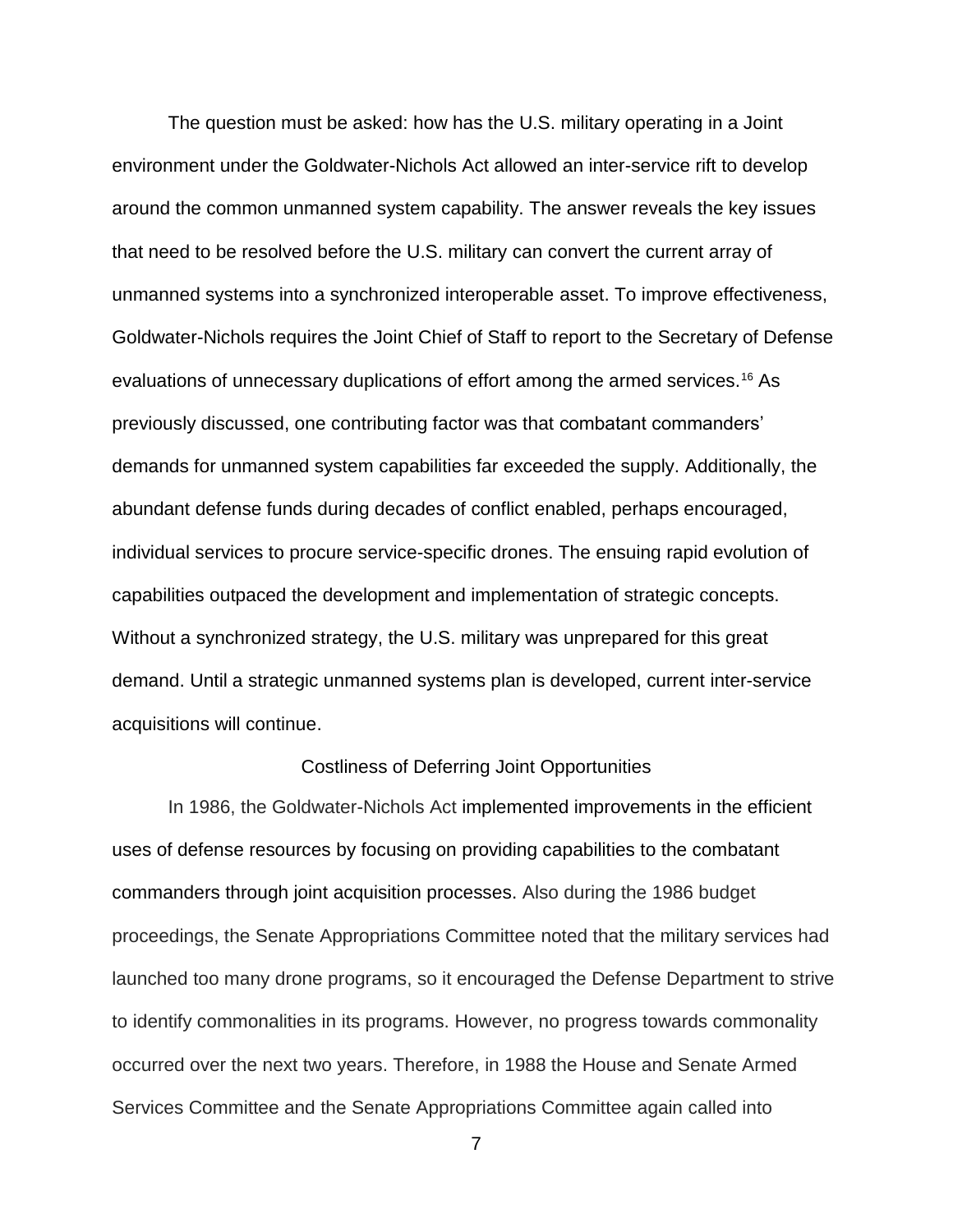question the effectiveness of each service maintaining its own unmanned system program. This concern was so great that Congress transferred the funds from each service's drone program into a joint program managed by the Secretary of Defense. The House Armed Services Committee requested that DOD report how it planned to minimize the waste within unmanned aerial vehicle development. The House Armed Services Committee was concerned that each service appeared to be proceeding on its own with development and procurement of systems with similar mission and payload requirements. 17

In response to these congressional concerns, the Defense Department published the first of what would become an annual Master Plan for drone development. Significantly, it was the first official Defense Department policy statement regarding drone development. However, the Defense Department did not propose funding any joint drone programs for at least two years; instead, it requested that the funds continue to go to service-specific programs.<sup>18</sup> Its justification was that individual service development would eventually provide the foundation for a joint program.<sup>19</sup> The UAV Master Plan then included sections written by each service, reflecting their disconnected needs and polices. However, under Goldwater-Nichols joint implementation of new technology also allowed for joint development of supporting doctrine. Then DOD's Joint Doctrine would later declare that, "A key to successful interoperability is to ensure that planning processes are joint from their inception. The development and fielding process must provide material that is fully compatible with and complementary to systems of all services." 20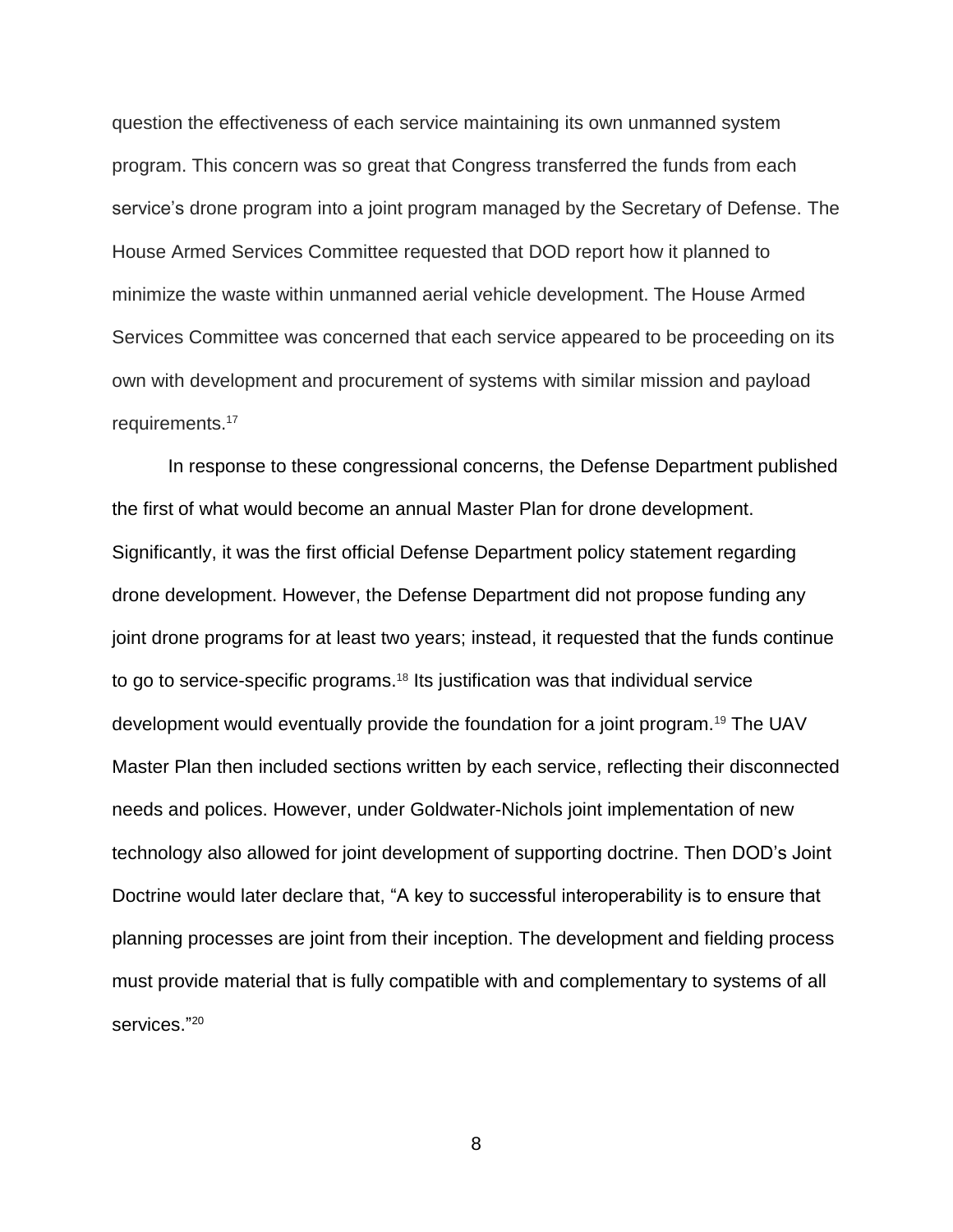The General Accounting Office (GAO) assessment of the Joint UAV Master Plan was critical of the decision to delay elimination of individual service unmanned vehicle programs and not to immediately fund joint programs. They also reported that the UAV Master Plan did not address issues of payload commonality. They recognized that "since a large portion of the cost of an unmanned aerial system was a result of the payload, more attention needs to be given to this aspect of Defense Department programs."<sup>21</sup> The payload issue has remained unresolved since the GAO's first assessment in 1988. As recently as 2013, a DOD assessment concluded that upgrading existing proprietary components may be both expensive and logistically unfeasible because whole platforms may need to be taken out of service. The service-centric development approach has resulted in a number of unfavorable characteristics that impede applications of technical progress and the adoption of new capabilities that would lead to improved interoperability.<sup>22</sup>

A pattern has developed over the past two decades: various organizations have been created within the Defense Department to attempt to unify the service-specific unmanned aerial programs. However, they have made little progress because there is no comprehensive joint strategy and authority to enforce that strategy. Beginning in 2001, a Joint UAV Planning Task Force was established in the Office of the Secretary of Defense; it published the UAV Roadmap the following year. The UAV Roadmap described current programs and potential missions along with guidance on emerging technologies. The GAO then found that neither the Roadmap nor other key documents represented a comprehensive strategic plan to ensure that services and agencies would develop complementary systems, perform all required missions, and avoid duplication.<sup>23</sup>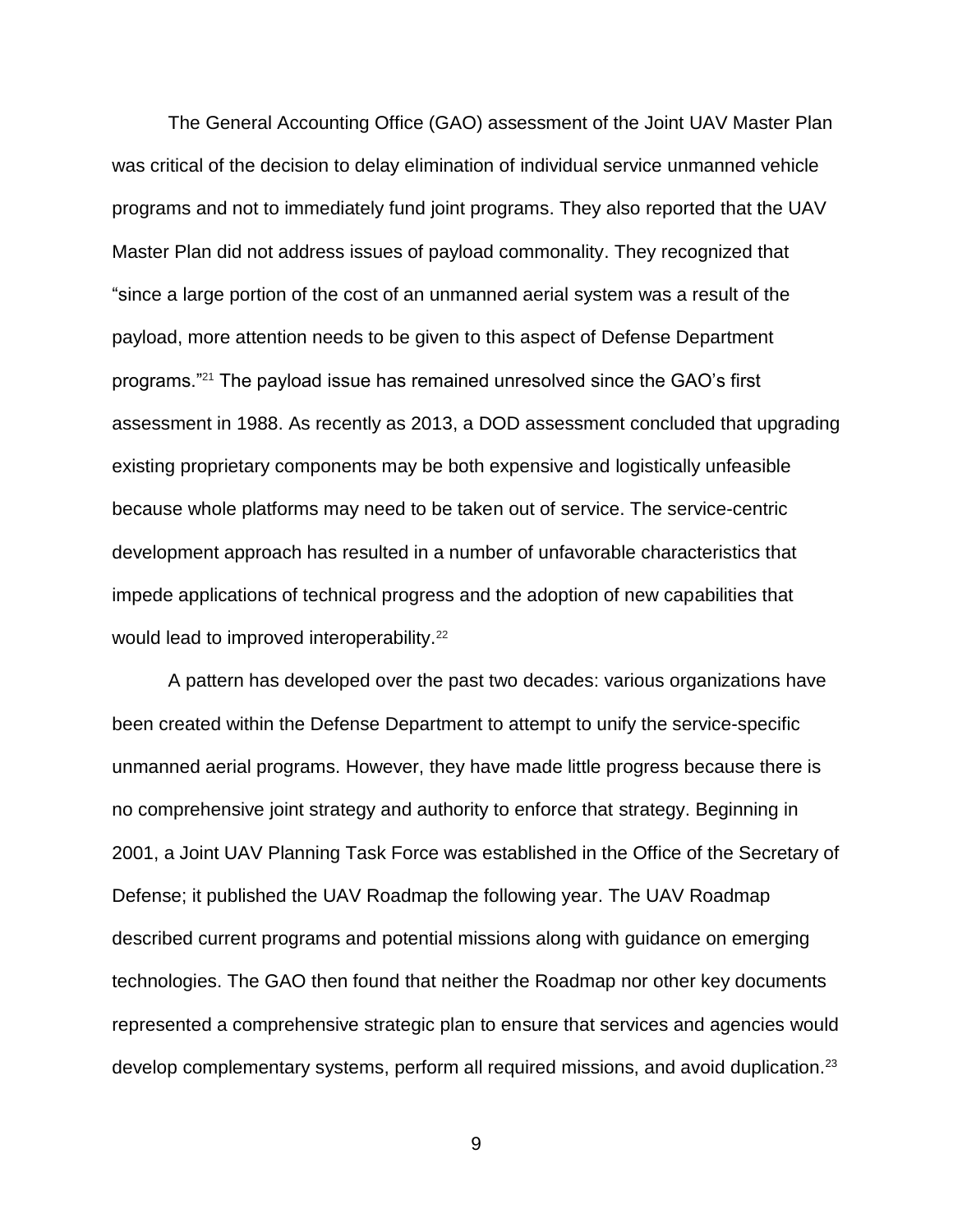The GAO recognized that the Defense Department risked fielding a poorly integrated unmanned system force structure. In turn, this would increase development, procurement, and logistics costs. Further, it would delay interoperability efforts. Additionally, since the Joint UAV Planning Task Force served only in an advisory capacity, it had no authority to enforce the direction of programs. 24

In 2003, Congress directed the formation of joint program offices to ensure commonality among the services' drone programs. Congress expressed concern that the Defense Department's "growing enthusiasm may well lead to a situation in which there is no clear path toward the future of unmanned aerial systems."<sup>25</sup> Congress noted that the 2003 Roadmap lacked the key components of an actual joint strategy that could significantly influence service-specific programs. So Congress directed the Defense Department to submit another Roadmap. However, Roadmaps have been submitted for decades – without a favorable joint outcome.

In 2004, the GAO's concern over the Defense Department's management of their unmanned aerial vehicle programs led to two recommendations. First, the Secretary of Defense should establish a strategic plan by either modifying the UAV Roadmap or developing another document to guide unmanned system development and fielding. Second, the UAV Planning Task Force or another organization should oversee implementation of the strategic plan. It should have sufficient authority to effectively enforce the plan's direction and promote joint interoperability to ensure efficient use of funds.<sup>26</sup>

Although the Roadmap contains some elements of a strategic plan, the DOD still lacks a comprehensive plan to guide the development and fielding of unmanned aerial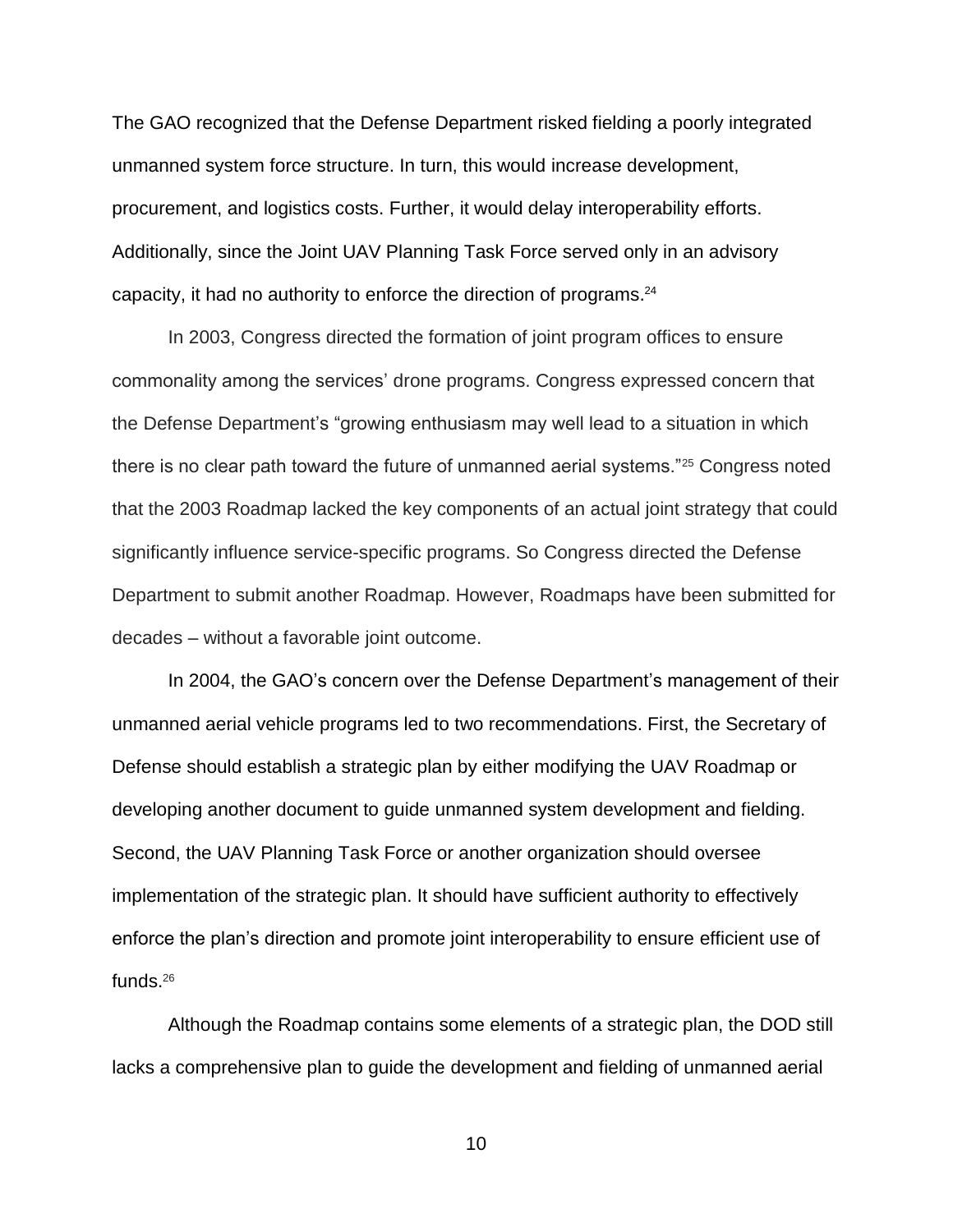systems that complement each other, perform the needed missions, and avoid duplication.<sup>27</sup> While the Defense Department has repeatedly acknowledged the need to improve interoperability of unmanned aerial systems, little progress has been made to achieve a genuine unity of effort. Until the DOD and the services take steps to ensure that every opportunity for joint efforts and interoperable unmanned system payloads are developed and enforced, these problems are likely to continue. They may become more widespread as the Defense Department continues to deploy these systems to meet commanders' demands for them.<sup>28</sup>

In 2007, the Secretary of Defense created the UAS Task Force to pursue the goals of coordinating unmanned system requirements between the services, of promoting the development and fielding of interoperable systems, and of shaping unmanned acquisition programs to prioritize joint solutions.<sup>29</sup> However, this organization again had no authority to terminate or consolidate redundant programs. Without a strategic plan and an organization with authority providing oversight, service officials indicated that their service-specific planning documents were developed to meet their own needs and operational concepts without considering those of other services.<sup>30</sup> Congressman Abercrombie (D-HI) complained in a Congressional hearing later that year, "There is concern as to whether an organization exists within the DOD with sufficient information across the spectrum of [unmanned aerial system] programs and with the authority to properly direct resources and avoid wasteful, uncoordinated expenditure of resources."<sup>31</sup>

The Joint Requirements Oversight Council (JROC), established in compliance with the Goldwater-Nichols Act in 1986, had developed an analytical process to guide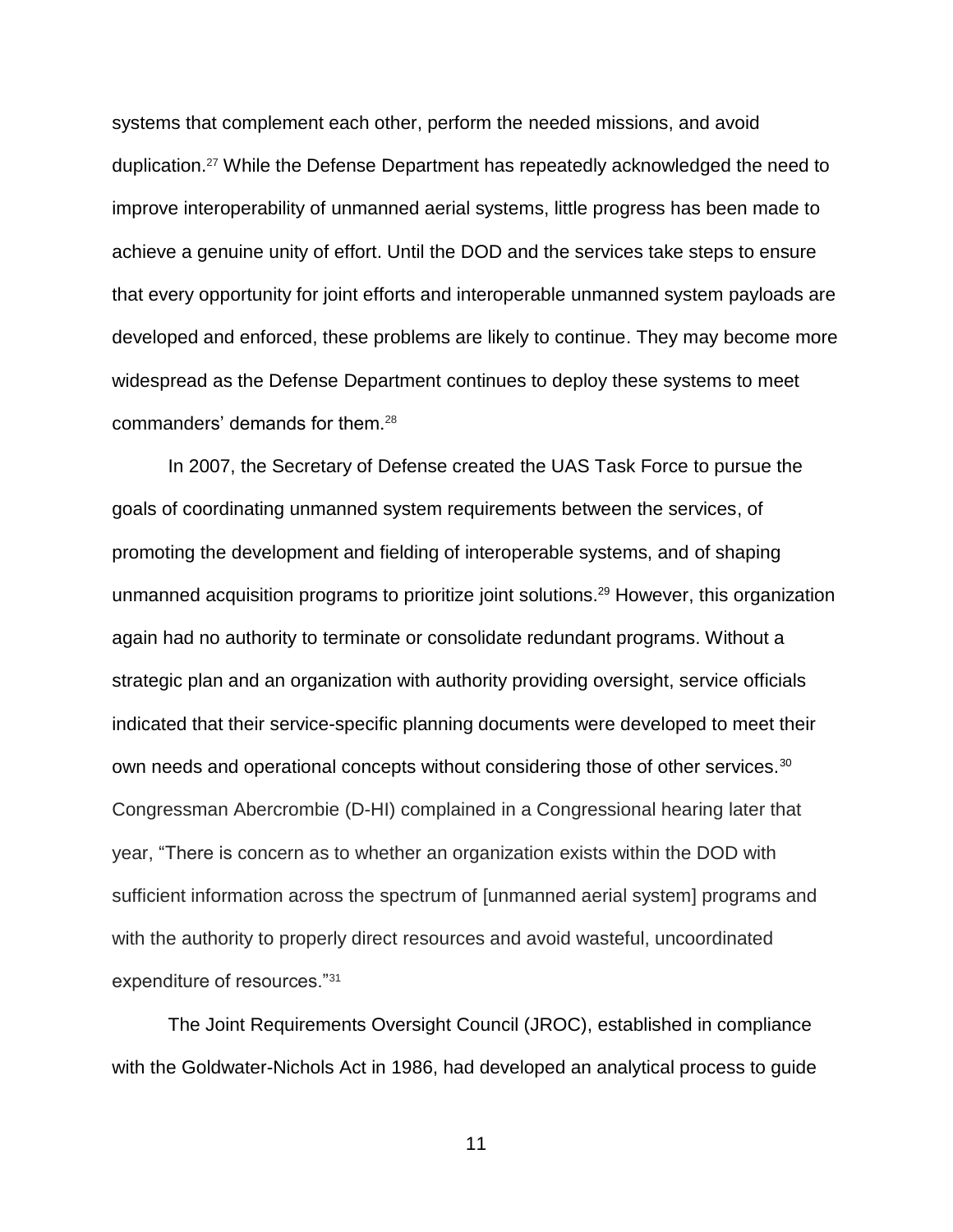the development of capabilities from a joint perspective. However, they review only major acquisition programs, and the majority of unmanned system programs have not met the criteria for JROC review. In 2009, the House Armed Service Committee established a panel on defense acquisition reform because the current system was not rigorous enough to protect taxpayers, not responsive enough to meet defense needs, and not disciplined enough to acquire weapon systems for future wars. The panel received testimony indicating the Joint Staff lacked the analytical expertise needed to ensure that the proposed requirements would be rigorously reviewed. The GAO acknowledged that the process should result in measurable progress in allocating resources in order to eliminate redundancies, gain efficiencies, and achieve a balanced mix of executable programs. The services use their unmanned systems to fight together on the battlefields as a joint force; however, they do not identify their warfighting needs or investments in weapons systems in the same integrated manner.<sup>32</sup>

In 2011, officials from the Defense Department's operational commands also expressed concern that the acquisition process focused more on long-term servicecentric capability gaps than on more immediate and largely joint gaps. The commanders questioned the JROC's process, which is influential, but advisory. They admitted that acquisition and budget processes remain driven by the individual services' priorities.<sup>33</sup> The GAO reported that the JROC's fragmented decision-making process did not always consider trade-offs among cost, schedule, and performance objectives; did not prioritize requirements; did not consider redundancies across proposed programs; and did not prioritize and analyze capability gaps in a consistent manner.<sup>34</sup>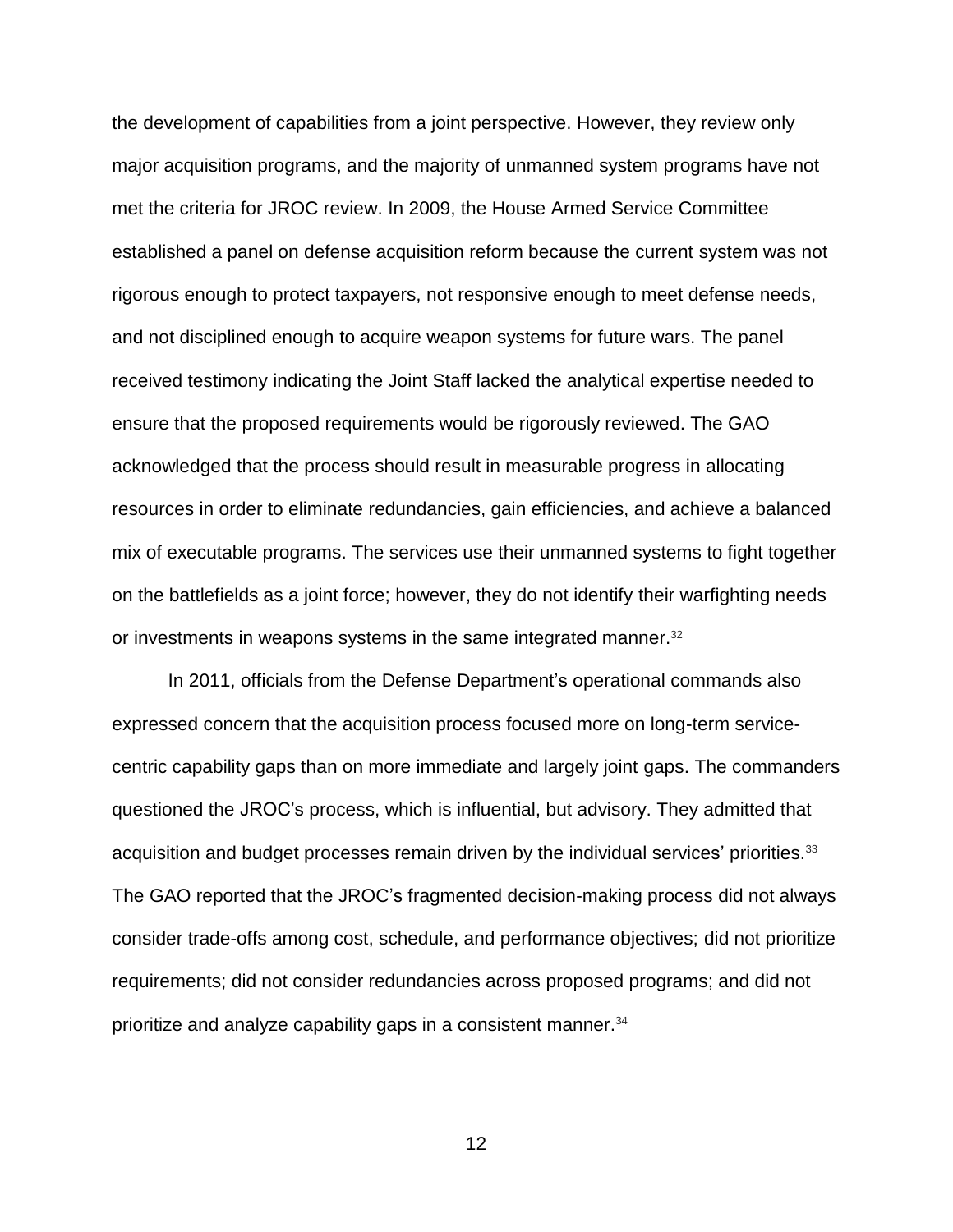Some interoperability has been achieved, such as the Navy and Air Force joint program for the Unmanned Combat Aerial Vehicle. But no significant progress has been made in achieving better interoperability among service unmanned vehicles and payloads. Considering the fact that costly payloads and sensors have been an identified concern since before 1988, the seriousness of the Defense Department's attempts to build interoperability can be questioned. As more and more billions are being allocated for a growing number of unmanned system programs, the DOD still needs to create an organization with the authority to achieve cost-effective development of drones.

The most recent DOD Unmanned Systems Integrated Roadmap declared, "Given today's highly constrained fiscal environment, it is imperative that Defense Department look at areas where efficiencies can be gained to create unmanned systems that are both effective and affordable. The Defense Department will look at capitalizing on commonality, standardization, and joint acquisition strategies, among other strategies."<sup>35</sup> However, the DOD Roadmap has had a poor track record; it has not impacted the services' varied agendas. Additionally, this has been an identified issue for nearly three decades. Only a few sentences of the Roadmap acknowledge the problem and no resolution is in sight.

### Politicizing Congressional Support for Drones

Drone systems are politically engineered. Multiple components are subcontracted and built in many different states and political districts. Politicians voting against an unmanned system program could also be voting against jobs in their districts, which would mean political suicide. If Congressional members had repeated the 1988 action of halting funding due to concern over service-specific drone programs, some employment in their districts, fueled by the large base-line Defense Department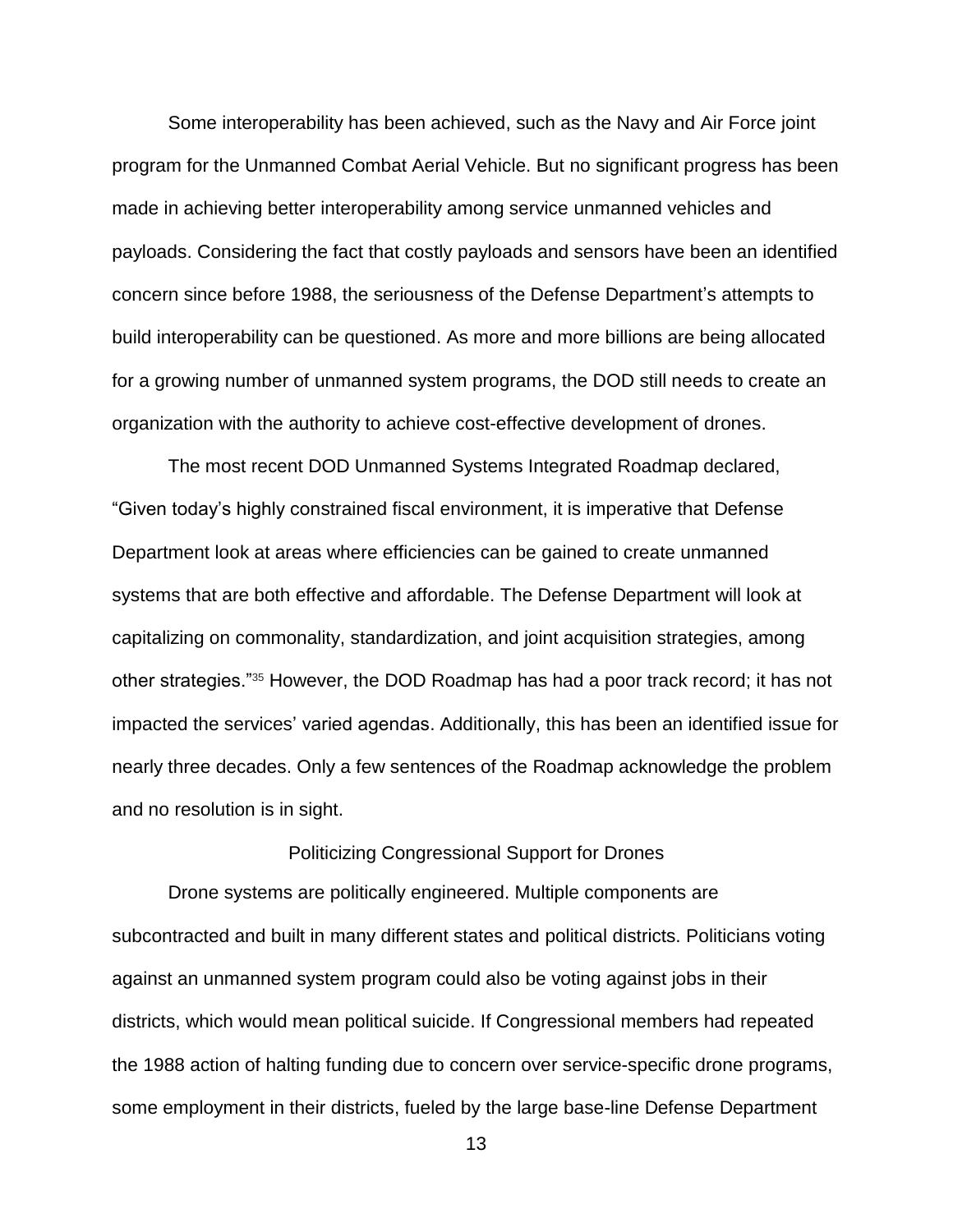budget and the OCO funds, would have been lost. Politicians would be criticized if they appeared to be reducing the largest growth sector of the decade, especially during a recession.

Additionally, as U.S. troops engaged in conflict in Iraq and Afghanistan, Congress approved their requests for additional support in the form of rapidly procured unmanned aerial systems. The large base-line Defense Department budget augmented by the OCO funds included significant spending for unmanned systems. Had Congress questioned the effectiveness of each service maintaining their own drone program, as in 1988, and halted each service's unmanned system program funds, this would also have been political suicide. Any politician questioning the service-specific requests for drones or withholding Defense Department requested funds would be judged as not supporting the troops engaged in conflict.

### Drones in Iraq and Afghanistan

The Kuwait invasion occurred only two years after the 1988 Congressional unmanned system fund intervention. Since that invasion in 1990, the United States has been engaged nearly continuously in conflict in Iraq, as well as periods of conflict in Afghanistan. In the beginning of those conflicts, all services operated unmanned aerial systems, though the Air Force had the most mature programs. When these conflicts commenced, demand for the capabilities of these systems far exceeded the available assets. The missions that these systems were called to perform quickly evolved. They expanded from intelligence, surveillance, and reconnaissance to include strike missions, close air support, as well as many others. These additional capabilities increased the already high demand for drones. But the Air Force programs were unable to meet the growing demand, so the other services sought to procure their own unmanned systems.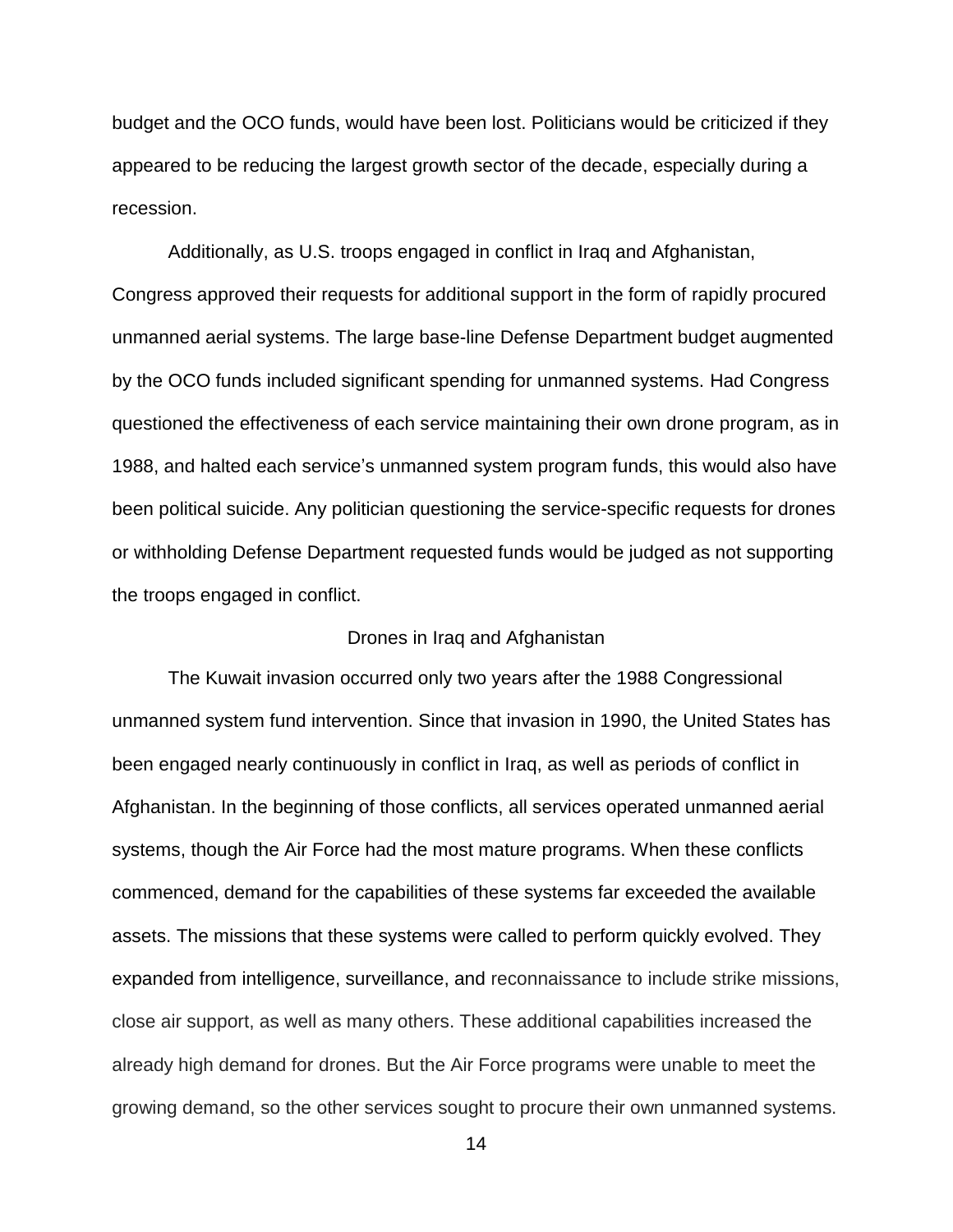The urgent needs in theatre and the ensuing rapid acquisition approach in recent years have produced the current fleet of unmanned systems that generally do not operate with each other or with external systems.<sup>36</sup> Many other issues have been identified during this significant rise in unmanned systems, not only by the individual services but also by the GOA. However, instead of resolving these issues early through a comprehensive joint strategy, it has been simply easier for each service to develop and procure its own organic unmanned systems.

Demand for unmanned capabilities became essentially unconstrained, since drones directly supported the troops. Throughout the conflicts, unmanned aerial system procurement exploded. Procurements were funded by the large Defense Department budgets and by OCO funds. The Defense Department acknowledges that it did not foresee the rapid technological development of unmanned aircraft, of their sensor or communication payloads, and of their ground stations. So it has expedited rapid delivery of unmanned aircraft and payloads to deployed forces to meet forces' demand for them. Unfortunately, the Defense Department has not always adopted standards that might have prevented or mitigated some of the interoperability problems.<sup>37</sup> As technology and capabilities have emerged, the availability of OCO funding has enabled commanders to bring the latest technologies into the theatre without lengthy procurement processes. So instead of traditional competitions in which the systems may be tested against each other in advance of operations, new unmanned vehicles have been deployed directly into the field, where U.S. forces can experiment with and exploit their capabilities.<sup>38</sup>

As the evolution of unmanned systems has outpaced the development and implementation of appropriate strategic concepts, short-term strategies have been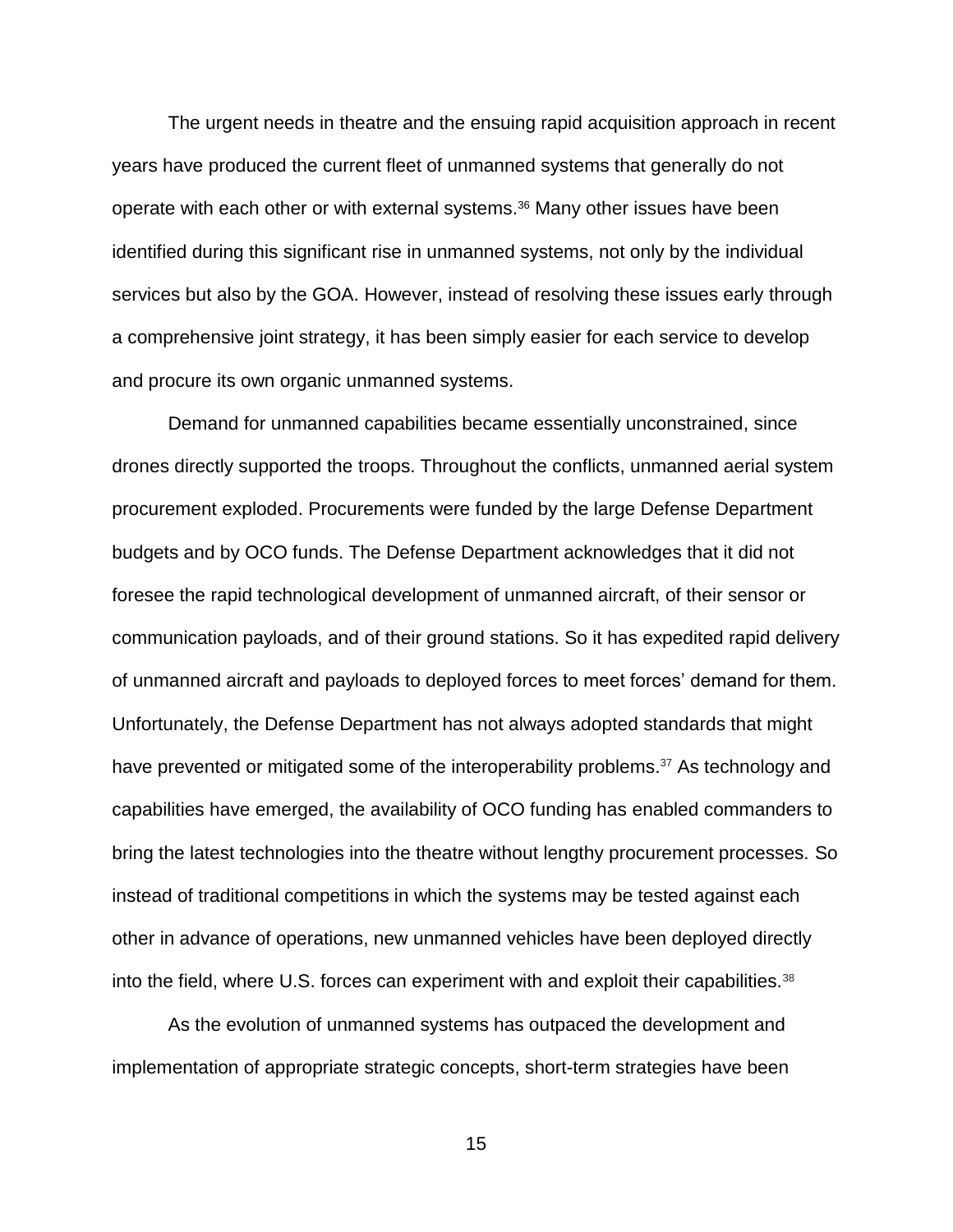designed to exploit the capabilities of unmanned systems. In 2001 Secretary of Defense Donald Rumsfeld boasted that, "We put aside the threat-based model of the past and adopted a capabilities-based approach; one that focuses less on who might threaten us or where, and more on how we might be threatened and what capabilities we will need to deter and defend against those threats."<sup>39</sup> Without a joint strategic unmanned system plan to guide the development of capabilities and force structure, commanders have been given drones with capabilities around which they develop their operational and tactical strategies. This asset-based capability strategy is not aligned with the Defense Department's requirement-based capability strategy. The capabilities based strategic approach is built on the capabilities that we need, not on the capabilities that we have. Without a strategic plan to guide unmanned system investment decisions, the Defense Department will not be in a position to validate requirements, make sound programmatic decisions, or establish funding priorities.<sup>40</sup>

In the last decade, the capabilities provided by unmanned systems has been a significant driver of the strategies in both Iraq and Afghanistan. The GAO recognized that the DOD Roadmap identifies service-specific guidance and priority goals for drone development. However, there is no comprehensive strategic plan to ensure that the services develop systems that complement each other, perform all required missions, and avoid redundancy. The GAO also recognized that in addition to a strategy, the Defense Department must have an oversight body with sufficient authority to enforce program direction.<sup>41</sup> The acquisition community has not been capable of ensuring the services are using resources efficiently and are best aligned for joint operations. This raises additional questions about the ability of the current acquisition processes to meet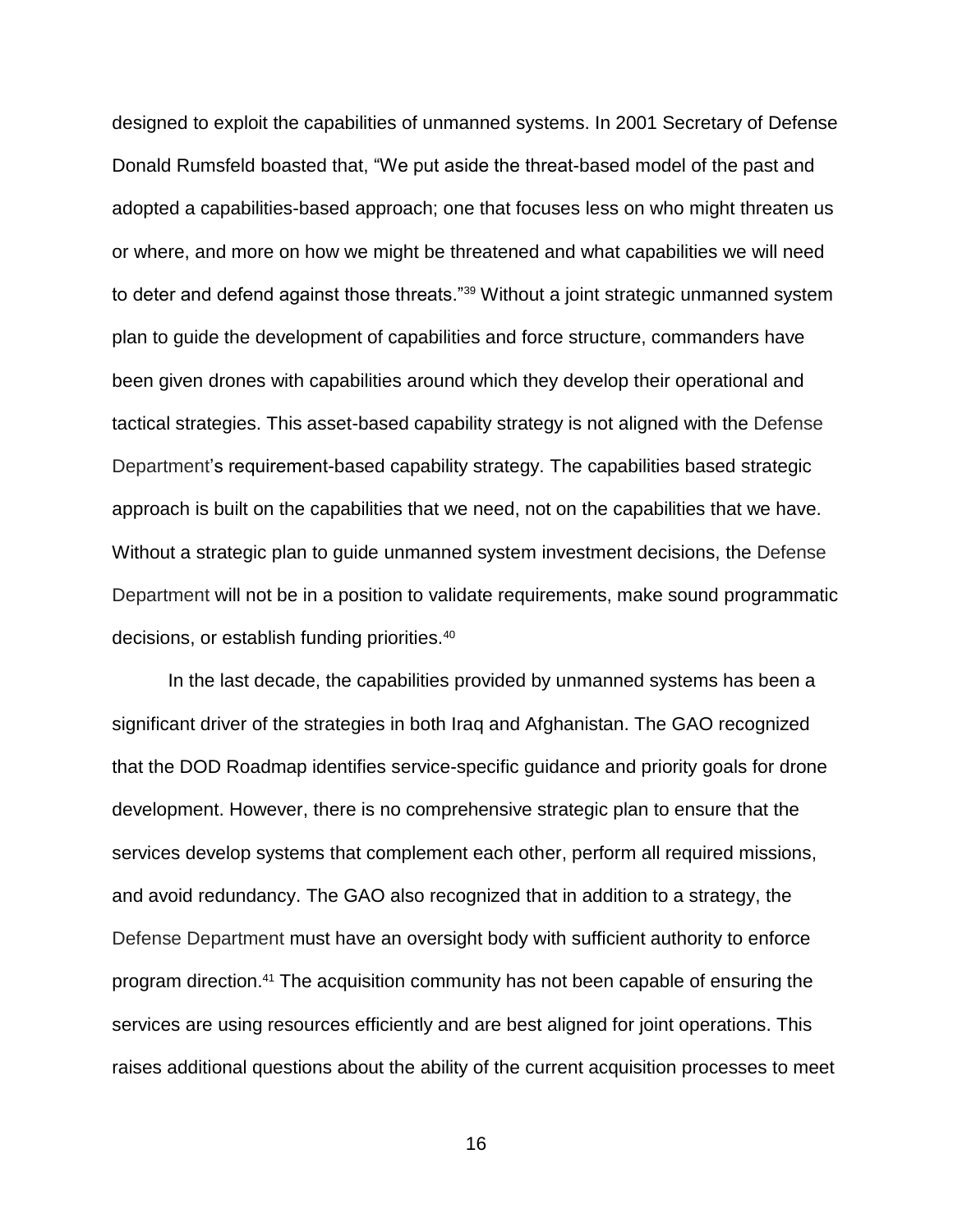the Defense Department's interoperability requirements in this rapidly changing technological environment with fiscal constraints.

Without a comprehensive strategic plan, the Defense Department has increased the risk of fielding a poorly integrated unmanned force structure, which could increase cost and risk future interoperability issues.<sup>42</sup> A unified strategy would guide the development and fielding of drones that complement each other, perform the range of capabilities required, and avoid costly duplication. The interoperability issues that the Defense Department is now trying to address affirm that the individual services have not fully embraced the Goldwater-Nichols Act. The Iraq and Afghanistan conflicts should have brought the services together by encouraging joint interoperability. Yet the services have gone in separate directions. Individual services have defaulted to incorporating unmanned systems into their base service capabilities, citing a need for the organic capability.

For example, the Army's Future Combat System (FCS) was designed during this period of high demand for organic unmanned system capability. The FCS program initially included four classes of organic unmanned aerial vehicles, each designed according to Army-specific capability requirements. Each class was determined by size and provided information to different levels of the command structure. Class I drones were small and provided information to the individual soldier, while Class II drones were slightly larger with twice the range; they provided information to the infantry commander. Class III drones were to replace Shadow drones; they had increased range and better sensors to support battalion commanders. Class IV drones were to be nearly identical to the Air Force's Predator vehicles; two Class IV versions were designed to support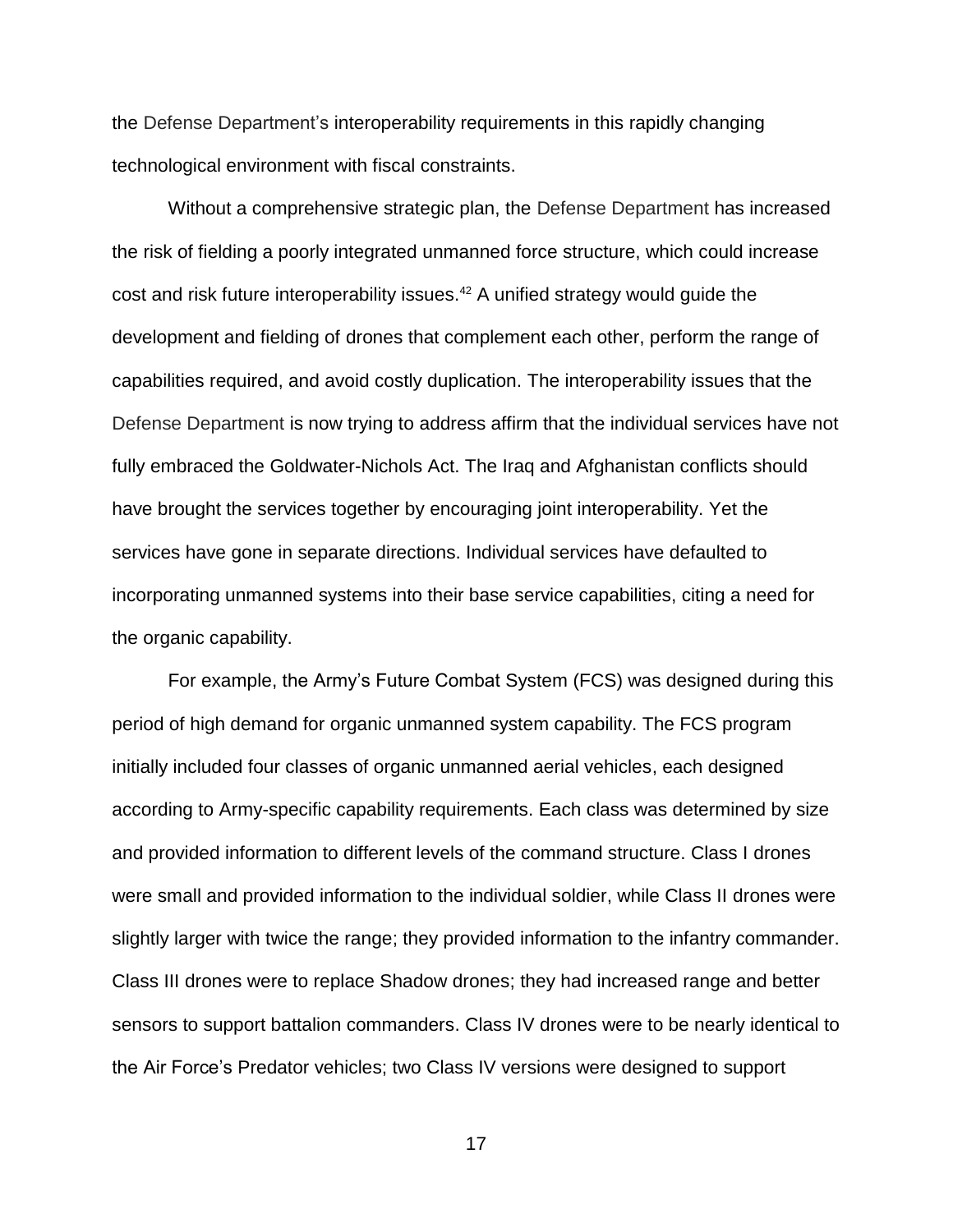brigade commanders.<sup>43</sup> In this way, the Army's FCS organic capability avoided the requirement to rely upon another service's capability and thus created no need for joint interoperability. The Army was not the only service that designed programs with this philosophy in mind; each service was procuring unmanned systems so that they would have no need to rely on joint capabilities. They wanted enough to take care of themselves.

### Influence by the Military-Industrial Complex

The large amount of defense dollars available for service-specific unmanned system during these past three decades of conflict has supported this service-centric acquisition of drones. However, in the current highly constrained fiscal environment, the Defense Department must identify areas where efficiencies can be gained to create unmanned systems that are both effective and affordable.<sup>44</sup> President Eisenhower warned in his Farewell Address, "In the councils of government, we must guard against the acquisition of unwarranted influence, whether sought or unsought, by the military industrial complex. The potential for the disastrous rise of misplaced power exists and will persist."<sup>45</sup>

The Teal Group stated that the unmanned aerial system market would continue as "the most dynamic growth sector of the world aerospace industry this decade." Industry analysts estimate that U.S. production will continue to soar from \$7.2 billion annually in FY 2016 to \$12 billion in FY 2025. The U.S. is expected to spend over \$93 billion on drones during the next decade.<sup>46</sup> The Association for Unmanned Vehicle Systems International, an advocacy organization that promotes unmanned and robotic systems, had more than 500 corporate members in 2011. A significant number of U.S. companies had a stake in unmanned aerial system manufacturing activities. The military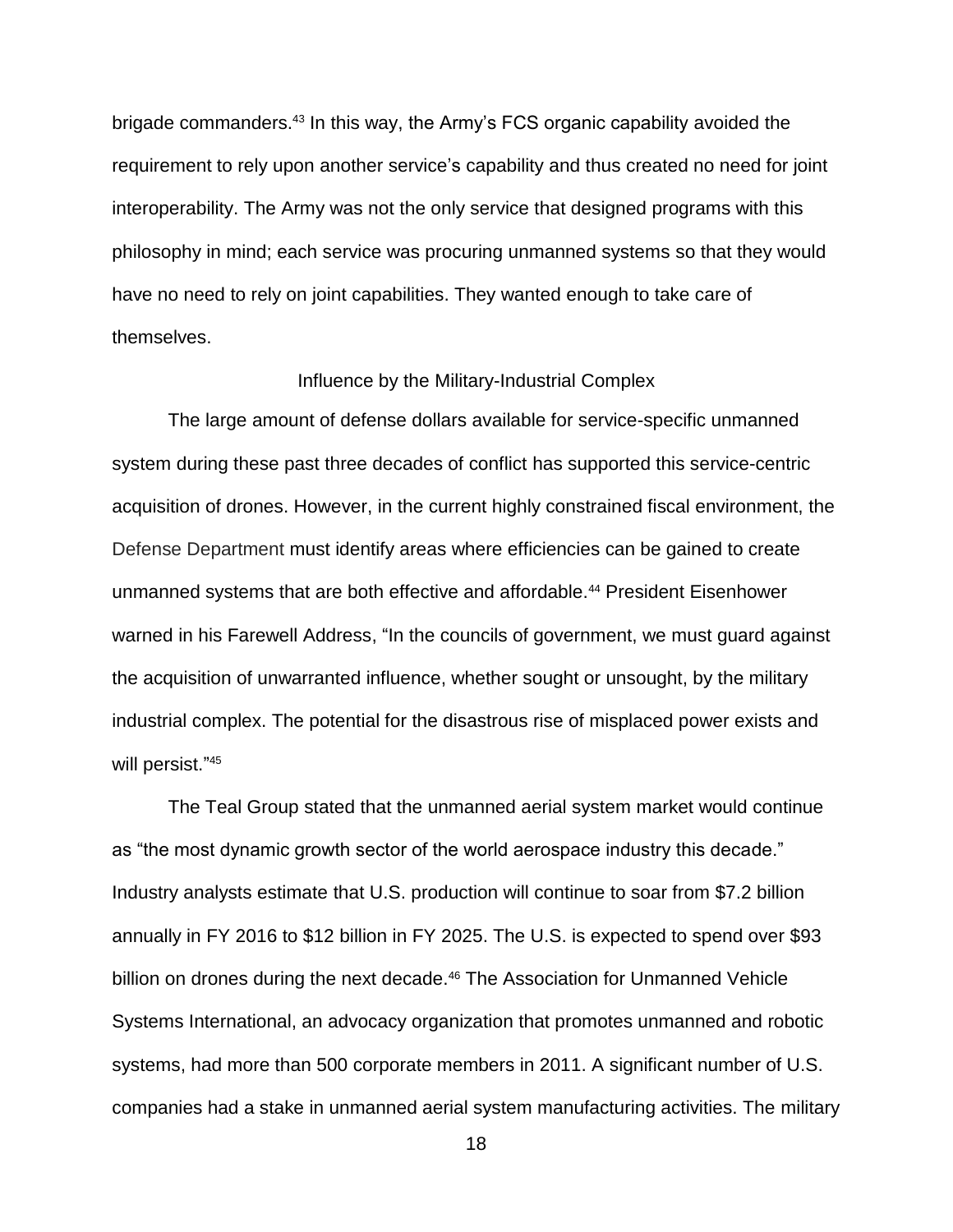industrial complex has enjoyed a lucrative period of supplying the individual military services with often nearly identical systems with similar capabilities.

General Atomics entered the unmanned system market by producing the Predator drone for the Defense Department and other agencies. First used for reconnaissance, these systems eventually deployed with Hellfire missiles to execute strike and close-air support missions. In 2010 they were awarded a \$195 million to build drones for the Army. Then only a few months later, they were awarded a \$148.2 million to provide similar drones to the Air Force. General Atomics is not the only company benefitting from the lack of joint coordination among the services. AeroVironment is building tactical drones for the Army and Air Force. As both services are seeking small drones for surveillance, AeroVironment has produced several small aerial vehicles with similar capabilities for them separately. In September 2011 they were awarded multiple contracts totaling over \$30 million for backpack-sized drones for both the Army and Air Force.<sup>47</sup>

Under the Goldwater-Nichols Act, the Secretary of Defense is responsible for reviewing the services and capabilities supplied by every agency and activity, rather than by a military department. This is to ensure that those capabilities common to more than one department are supplied in the most effective, economical, and efficient manner to meet the requirements for combat readiness of the armed forces.<sup>48</sup> Adding to the complexity of reviewing the unmanned system programs are the differences in the individual service's budgeting conventions. The Air Force's drone programs are identified as "Aircraft Procurement, Air Force" in their budget request paperwork. But the Army's funding requests are classified as "Other Procurement, Army", which includes a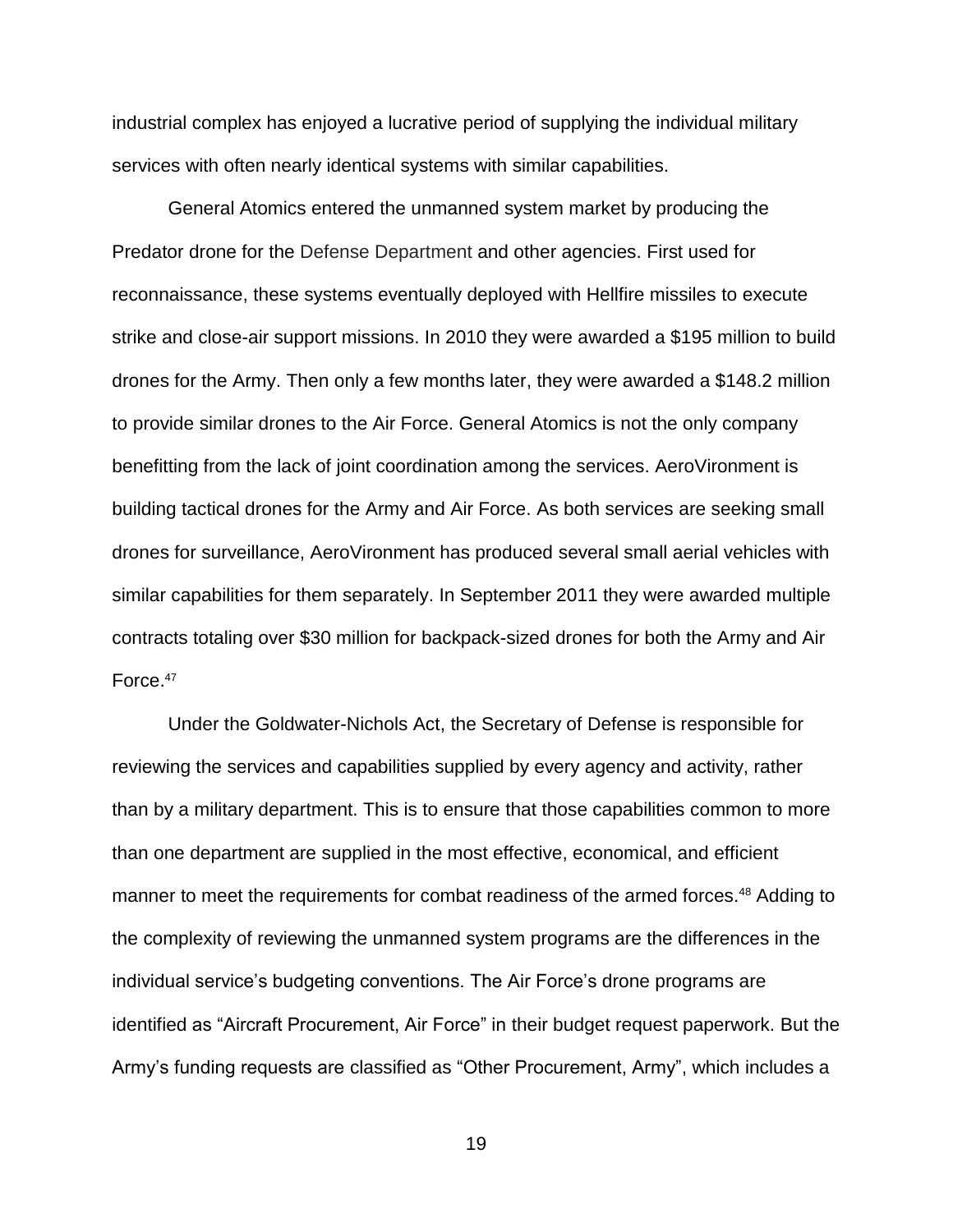broad range of items. Further, because many unmanned systems conduct intelligence, surveillance, and reconnaissance, some of their costs, especially those of the payloads, are also included in the Intelligence budgets, rather than Defense Department budgets.<sup>49</sup> Without a uniform convention to determine accurately the costs of individual drone programs, meaningful comparisons of similar unmanned systems are difficult to make. A joint strategy would create commonality among the services' procurement funding requests, facilitating proper oversight.

The military-industrial complex has increased pressures against a joint strategy to prevent acquisition of consolidated drone inventories. The large number of companies advocating unmanned systems are benefiting from the unmanned system market growth fueled by Defense Department budgets augmented by OCO funds. The duplication in drone programs resulting from each service exploring its individual unmanned system strategies benefits the military-industrial complex. The magnitude of the growing market has prompted the large military-industrial complex to enter the political arena and influence the Defense Department procurement process to maintain service-specific lines of effort.

The influence that these companies exert in the political arena comes in the form of lobbying. With such large contracts available in this growing market, every company is trying to benefit from pressuring the political arena. For example, General Atomics spent more than \$29 million lobbying public officials from 1998-2014. During the same time period, Northrop-Grumman exceeded \$213 million in lobbying, while Lockheed Martin exceeded \$186 million. Both companies sell their military equipment, including unmanned systems, to the U.S. military. However, in 2014 alone total defense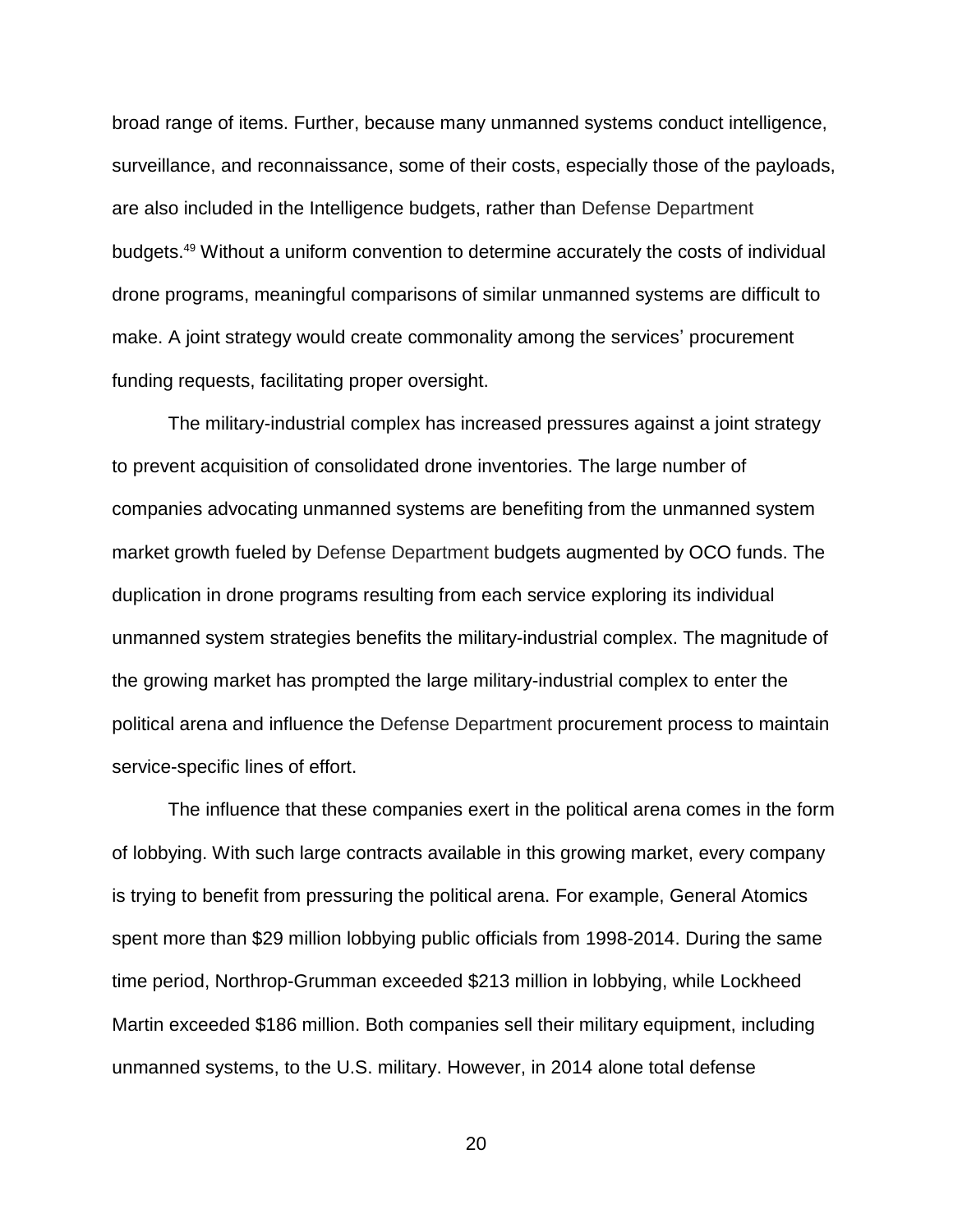aerospace lobbying, which includes drones, exceeded \$69 million, according the Center for Responsive Politics.<sup>50</sup> This lobbying gives industry tremendous power and significant influence over the political arena and over decision-makers supervising the unmanned system programs, just as President Eisenhower warned.

As the unmanned system market continues to grow, lobbying by the militaryindustrial complex will also increase to maintain influence over the political arena. The Defense Department has little ability to counter the influence from the military-industrial complex. As huge contracts increase with the market, lobbying will continue to encourage service-specific drone development and procurement. In a fiscally constrained environment, the Defense Department must build a joint strategy, must consolidate inventories, and must embrace interoperability. But these achievements would reduce the number of contracts available to the military-industrial complex.

### Recommendations

The Defense Department must develop a truly joint strategy that encourages joint interoperability from concept-inception to end-user operations. Over the past three decades, difficult issues from joint operations have arisen among the services that have contributed to the growing rift. Some issues are technical in nature, such as open/common architecture software, intra- and inter-platform payload modularity, and levels of autonomy. Other issues are non-technical, such as acquisition strategies and training/qualification requirements. To achieve service interoperability, these issues must be resolved. Without a comprehensive joint strategy the issues will remain unresolved, and the inter-service rifts will widen with time.

The Defense Department must establish a joint oversight organization with authority to implement and enforce the developed strategy. Additionally, the oversight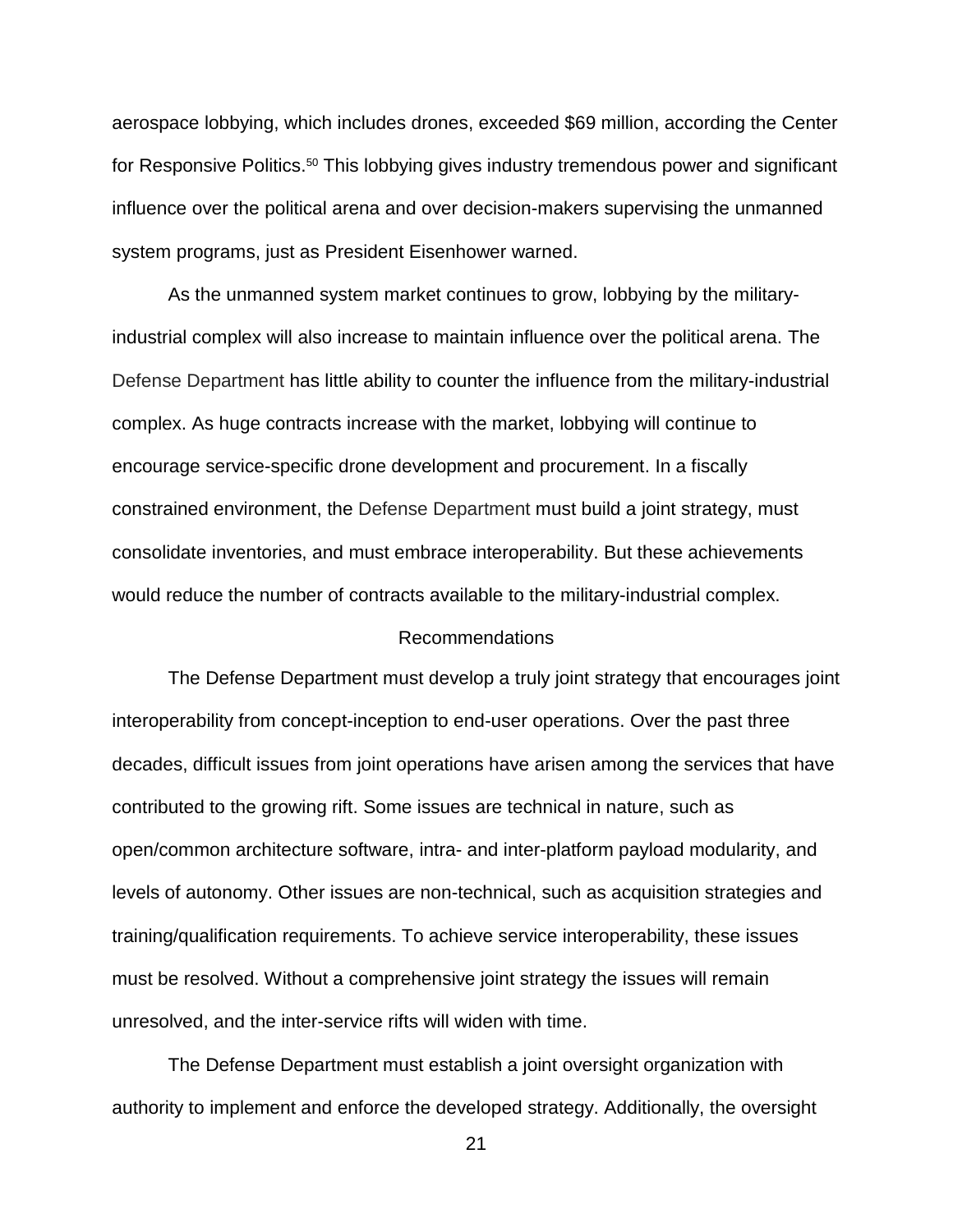organization must have the authority to cancel or consolidate existing programs. More rigorous oversight will require the services to improve transparency by adopting a unified procurement process and language. The Defense Department must establish a common way to classify the unmanned system programs in budget documentation. Some are identified as aircraft programs; others are intelligence, surveillance, and reconnaissance programs; and not all programs include all components, such as ground stations and sensor payloads. Commonality of language will allow the Defense Department and Congress to understand the complete costs of capabilities for comparison and oversight.

The Defense Department must conduct an internal process review to assure that unmanned system acquisitions comply with the Goldwater-Nichols Reorganization Act. This review must be broad, expanding beyond the letter of the law and into the law's intent. This is a critical time to conduct a review; current increasing organizational and fiscal pressures are very similar to the original factors that led to the Act. The key features of Goldwater-Nichols are just as important in the current environment. The review should identify areas for increased efficiency within the department, specifically with defense resources provided through improved acquisition processes.

### **Conclusion**

Drones are changing the character of conflict, and are blurring the lines between the services. Capabilities that unmanned systems bring to the fighting force are not uniquely Navy, Army, Marines, or Air Force. However, during the past three decades the Defense Department has treated them as such. This enormous wasted effort and resources in service-specific capability development is not sustainable in the current fiscally constrained environment. Moreover, this waste is not only financial: time and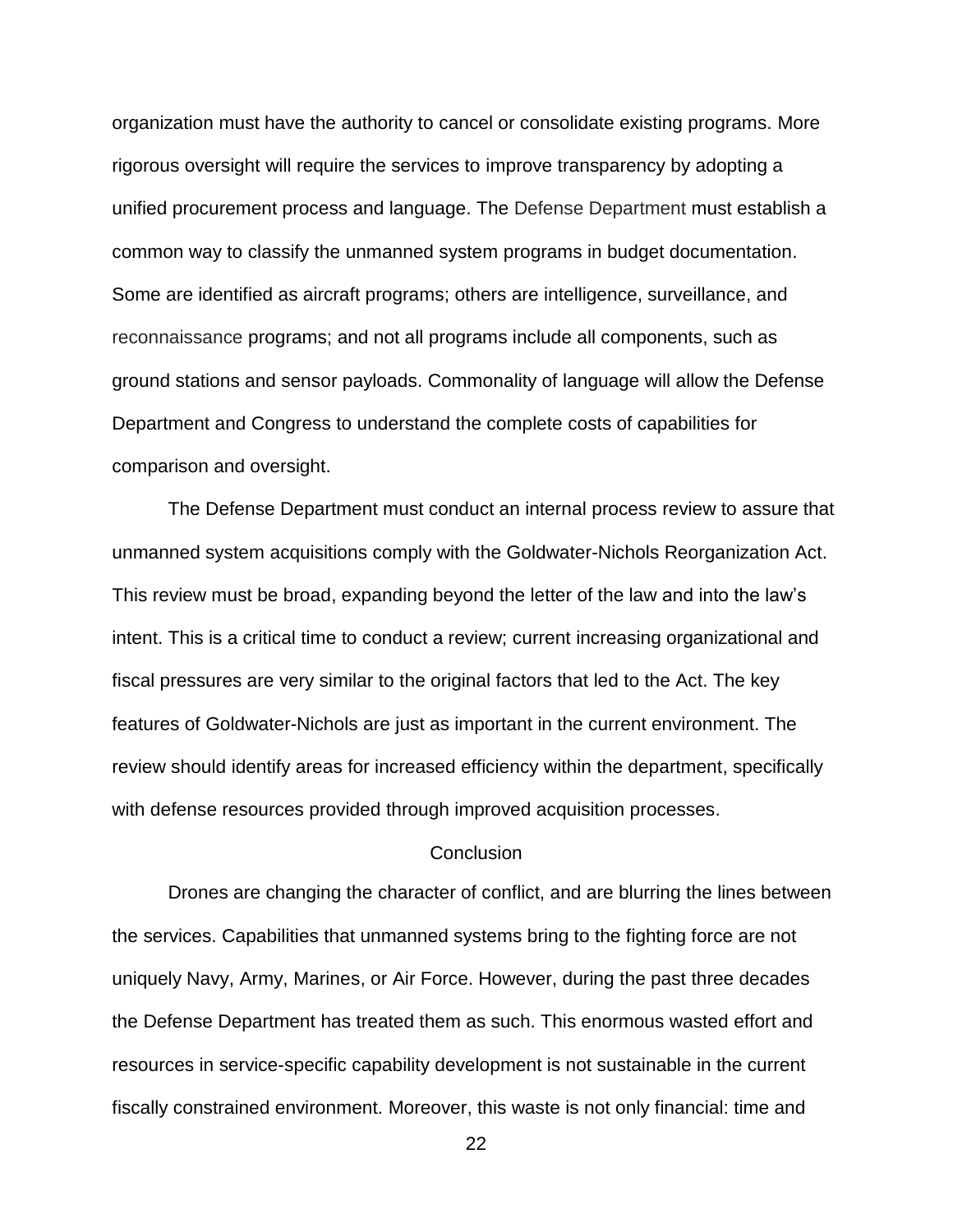effort expended by individual services would be greatly reduced if they were not developing systems in isolation. The lessons from unmanned aerial system development apply across the Defense Department, including the other unmanned domains where early coordination will reveal areas to increase efficiency.

The most significant lesson that the Defense Department must learn from the last three decades of drone development is that they must actively seek out and seize any opportunities for joint interoperability. There will always be circumstances that allow laws such as the Goldwater-Nichols Act to be circumvented. However, the Defense Department must not only refrain from situations designed to drive the services apart, but must truly embrace the spirit of joint interoperability. The additional effort required to create the joint service Goldwater-Nichols intended will result in a more efficient and capable warfighting force – the U.S. military.

### Endnotes

<sup>1</sup> Todd Harrison, "Defense Cuts Conundrum: Weighing the Hard Choices Ahead," *Foreign Affairs Online,* September 29, 2013, [https://www.foreignaffairs.com/articles/united-states/2013-](https://www.foreignaffairs.com/articles/united-states/2013-09-29/defense-cuts-conundrum) [09-29/defense-cuts-conundrum](https://www.foreignaffairs.com/articles/united-states/2013-09-29/defense-cuts-conundrum) (accessed November 10, 2015).

<sup>2</sup> *Goldwater-Nichols Department of Defense Reorganization Act of 1986*, Public Law 99- 433, 99th Cong., 2nd sess. (October 1, 1986), 2.

<sup>3</sup> U.S. Government Accountability Office, *Unmanned Aerial Vehicles: Improved Strategic and Acquisition Planning Can Help Address Emerging Challenges* (Washington, DC: U.S. Government Accountability Office, March 2005), 4.

<sup>4</sup> U.S. Congress, House Armed Service Committee, Tactical Air and Land Forces Subcommittee, *Department of Defense FY07 Budget Request for UAVs and Intelligence Surveillance, and Reconnaissance Capabilities before the Tactical Air and Land Forces Subcommittee*, 109th Cong., 2nd sess., April 6, 2006, 2.

<sup>5</sup> U.S. Department of Defense, *DOD Unmanned Systems Integrated Roadmap FY2013- 2038* (Washington, DC: U.S. Department of Defense, 2013), 4.

<sup>6</sup> Teal Group Corporation, *World Unmanned Aerial Vehicle Systems: Market Profile and Forecast, 2015 Edition* (Fairfax, VA: Teal Group Corporation, 2015), 1.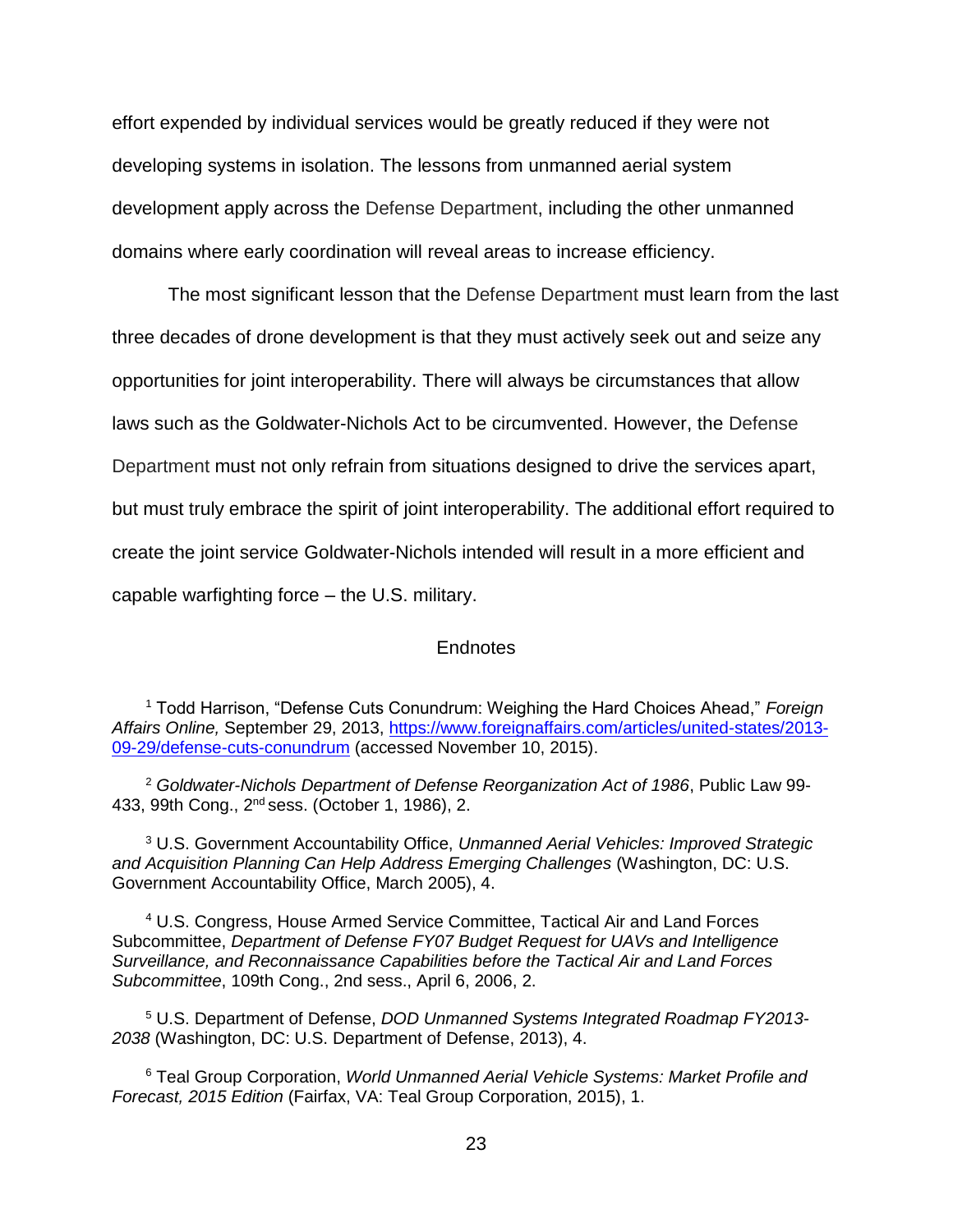<sup>7</sup> U.S. Department of Defense, *DOD Unmanned Systems Integrated Roadmap*, 4.

<sup>8</sup> U.S. Department of Defense, *FY 2016 President's Budget Submission Air Force Justification Book, Volume 1 of 2 Aircraft Procurement,* Air Force Vol−I (Washington, DC: U.S. Department of the Air Force, February 2015), 159.

<sup>9</sup> U.S. Department of Defense, *FY 2016 President's Budget Submission Army Justification Book, Aircraft Procurement* (Washington, DC: U.S. Department of the Army, February 2015), 25.

<sup>10</sup> Jeremiah Gertler, *U.S. Unmanned Aerial Systems* (Washington, DC: U.S. Library of Congress, Congressional Research Service, January 2012), 34-35.

<sup>11</sup> U.S. Government Accountability Office, *Unmanned Aerial Vehicles: Improved Strategic and Acquisition Planning*, 6.

<sup>12</sup> U.S. Department of Defense, *FY 2016 President's Budget Submission Navy Justification Book, Volume 1 of 4 Aircraft Procurement,* Navy Vol−I (Washington, DC: U.S. Department of the Navy, February 2015), 189.

<sup>13</sup> U.S. Department of Defense, *FY 2016 President's Budget Submission Air Force Justification Book, Volume 3b of 3 Research, Development, Test & Evaluation,* Air Force Vol−III Part 2 (Washington, DC: U.S. Department of the Air Force, February 2015), 365.

<sup>14</sup> Northrop Grumman Aerospace Systems, "MQ-4C Triton Data Sheet," July 29, 2013, http://www.northropgrumman.com/Capabilities/Triton/Documents/pageDocuments/Triton\_data [sheet.pdf](http://www.northropgrumman.com/Capabilities/Triton/Documents/pageDocuments/Triton_data_sheet.pdf) (accessed November 7, 2015).

<sup>15</sup> U.S. Department of Defense Office of the Under Secretary of Defense for Acquisition, Technology, and Logistics, "Unmanned Warfare Information Repository," <https://extranet.acq.osd.mil/uwir/> (accessed November 4, 2015).

<sup>16</sup> *Goldwater-Nichols DOD Reorganization Act of 1986*, 18.

<sup>17</sup> U.S. General Accounting Office, *Assessment of DOD's Unmanned Aerial Vehicle Master Plan* (Washington, DC: U.S. General Accounting Office, December 1988), 6.

<sup>18</sup> John David Blom, *Unmanned Aerial Systems: A Historical Perspective* (Fort Leavenworth, KS: Combat Studies Institute Press, September 2010), 73.

<sup>19</sup> U.S. Department of Defense, *DOD Joint UAV Program Master Plan* (Washington, DC: U.S. Department of Defense, 2013), 26 July 1988, 23-46.

<sup>20</sup> U.S. Joint Chiefs of Staff, *Doctrine for the Armed Forces of the United States*, Joint Publication 1 (Washington DC: U.S. Joint Chiefs of Staff, March 25, 2013), II-13.

<sup>21</sup> U.S. Government Accounting Office, *Assessment of DOD's UAV Master Plan*, 10.

<sup>22</sup> U.S. Department of Defense, *DOD Unmanned Systems Integrated Roadmap*, 33.

<sup>23</sup> U.S. Government Accountability Office, *Unmanned Aerial Vehicles: Improved Strategic and Acquisition Planning,* 7.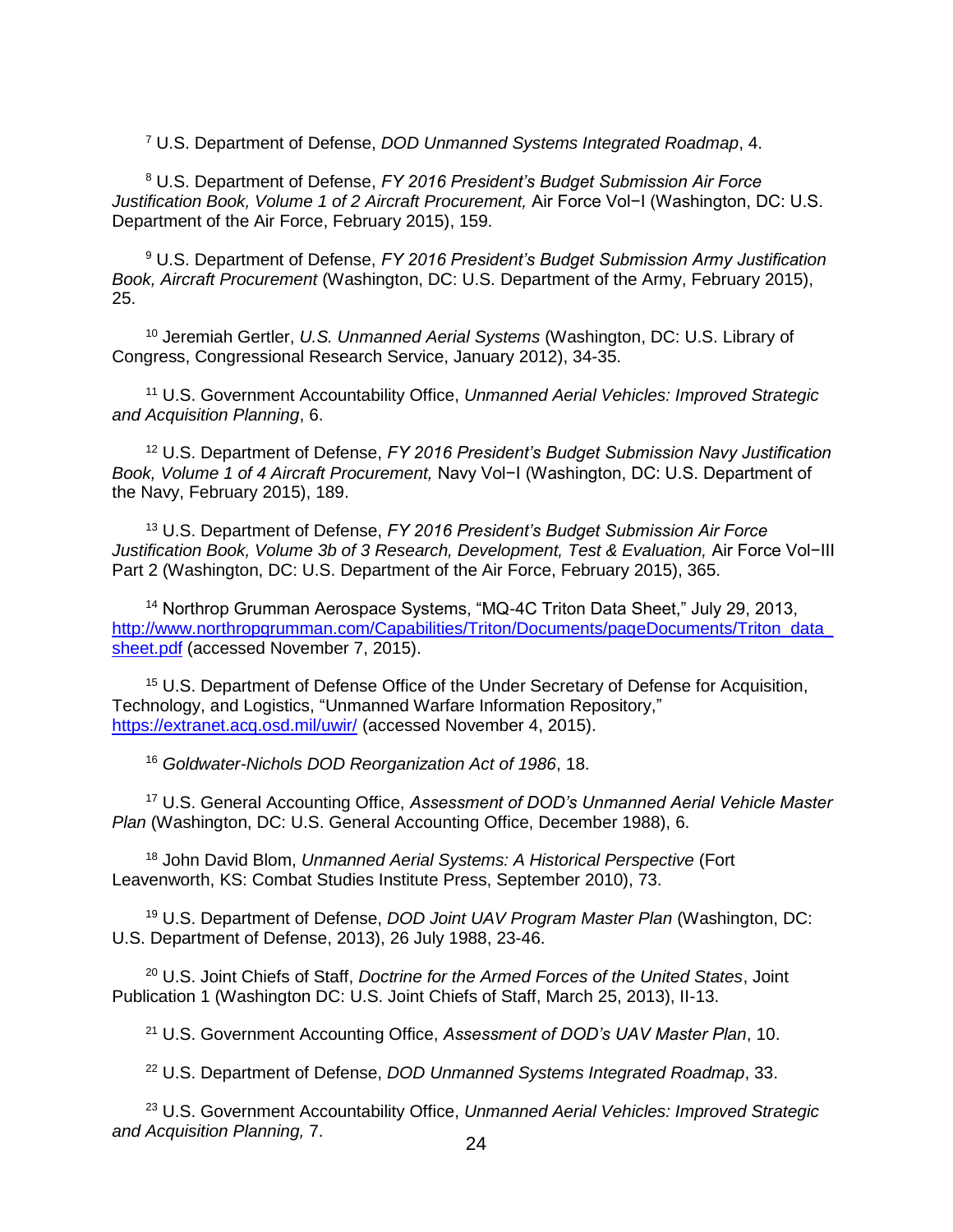<sup>24</sup> Ibid., 8.

<sup>25</sup> U.S. Congress, House of Representatives, Committee on Appropriations, *Department of Defense Appropriations Bill for Fiscal Year 2003*, 107th Cong., 2nd sess., June 25, 2002, 207.

<sup>26</sup> U.S. General Accounting Office, *Force Structure: Improved Strategic Planning Can Enhance DOD's Unmanned Aerial Vehicles Efforts* (Washington, DC: U.S. General Accounting Office, March 2004), 1.

<sup>27</sup> U.S. Government Accountability Office, *Unmanned Aerial Vehicles: Improved Strategic and Acquisition Planning*, 8.

<sup>28</sup> U.S. Government Accountability Office, *Unmanned Aircraft Systems: DOD Needs to More Effectively Promote Interoperability and Improve Performance Assessments* (Washington, DC: U.S. Government Accountability Office, December 2005), 4.

<sup>29</sup> Gertler, *U.S. Unmanned Aerial Systems,* 6.

<sup>30</sup> U.S. Government Accountability Office, *Force Structure: Improved Strategic Planning*, 1.

<sup>31</sup> U.S. Congress, House Armed Service Committee, Tactical Air and Land Forces Subcommittee, *Department of Defense FY08 Budget Request on UAVs and Intelligence Surveillance, and Reconnaissance Capabilities before the Tactical Air and Land Forces Subcommittee*, 110th Cong., 2nd sess., April 19, 2007, 2.

<sup>32</sup> U.S. Government Accountability Office, *Best Practices: An Integrated Portfolio Management Approach to Weapon System Investment Could Improve DOD's Acquisition Outcomes* (Washington, DC: U.S. Government Accountability Office, March 2007), 3.

<sup>33</sup> U.S. Government Accountability Office, *Defense Management: Perspectives on the Involvement of Combatant Commands in the Development of Joint Requirements* (Washington, DC: U.S. Government Accountability Office, May 2011), 5.

<sup>34</sup> U.S. Government Accountability Office, *DOD Weapons Systems: Missed Trade-off Opportunities during Requirements Reviews* (Washington, DC: U.S. Government Accountability Office, June 2011), 2.

<sup>35</sup> U.S. Department of Defense, *DOD Unmanned Systems Integrated Roadmap*, 21.

<sup>36</sup> Ibid., 32.

<sup>37</sup> U.S. Government Accountability Office, *Unmanned Aircraft Systems: DOD Needs to More Effectively Promote Interoperability*, 4.

<sup>38</sup> Gertler, *U.S. Unmanned Aerial Systems*, 6.

<sup>39</sup> U.S. Secretary of Defense Donald H. Rumsfeld, "A New Strategy for DOD: A Capability-Based Approach," news briefing, Washington, DC, December 27, 2001.

<sup>40</sup> U.S. Government Accountability Office, *Unmanned Aerial Vehicles: Improved Strategic and Acquisition Planning*, 7.